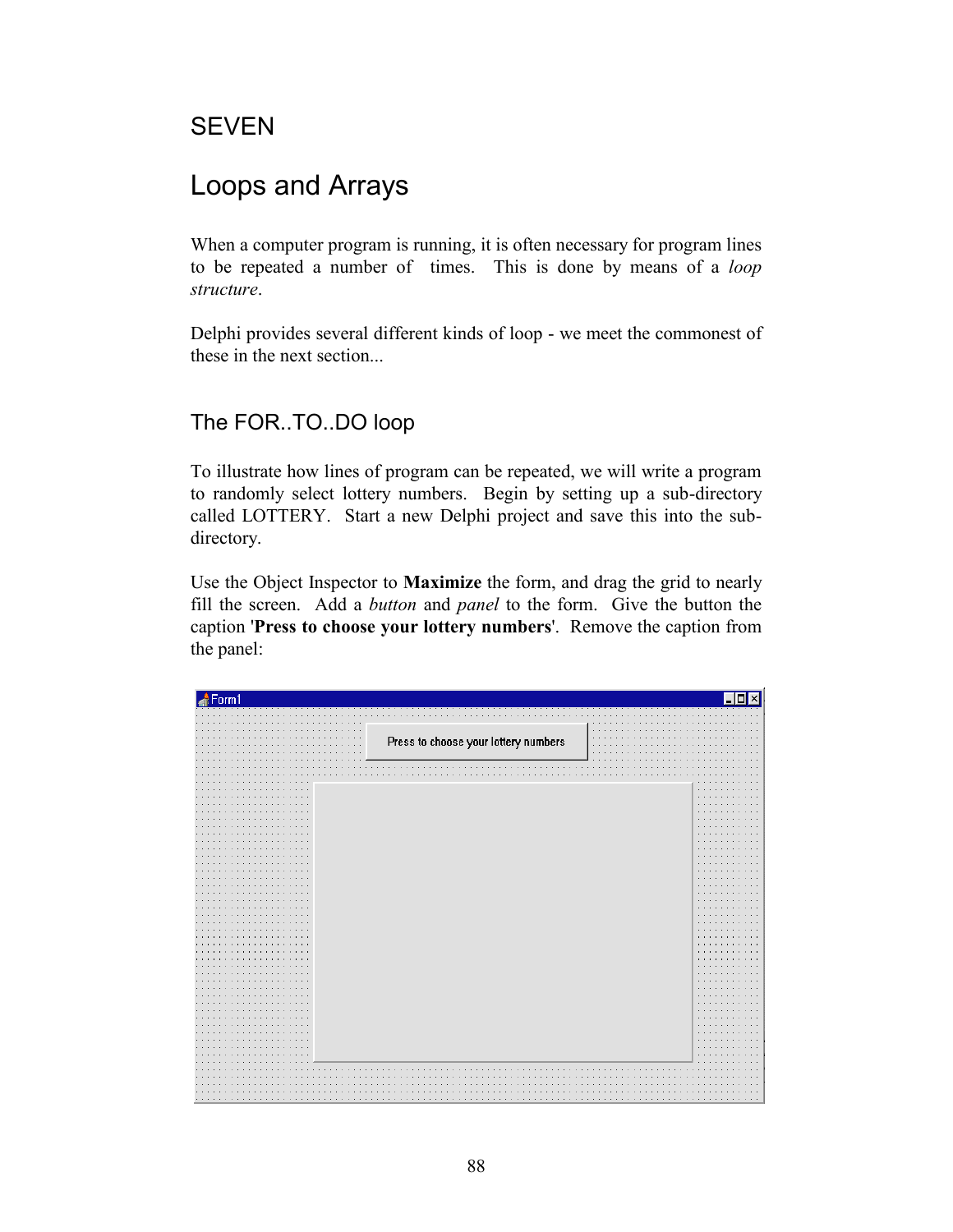Set the '**Visible**' property for the panel to **False**. Add a *memo* box to the panel, and the label '**Your lucky lottery numbers are:** ':



Blank out the memo box by using the Object Inspector. Double-click in the right hand column alongside '**Lines**' to bring up the **string list editor**. Rub out the text then click **OK**.

Now we can turn our attention to generating the lottery numbers. There should be six numbers chosen randomly in the range 1-49.

Create an event handler procedure for the button then add the lines of program:

```
procedure TForm1.Button1Click(Sender: TObject);
var
   i,n:integer;
begin
   panel1.visible:=true;
   memo1.clear;
   randomize;
   for i:=1 to 6 do
   begin
     n:=random(49)+1;
     memo1.lines.add(inttostr(n));
   end;
end;
```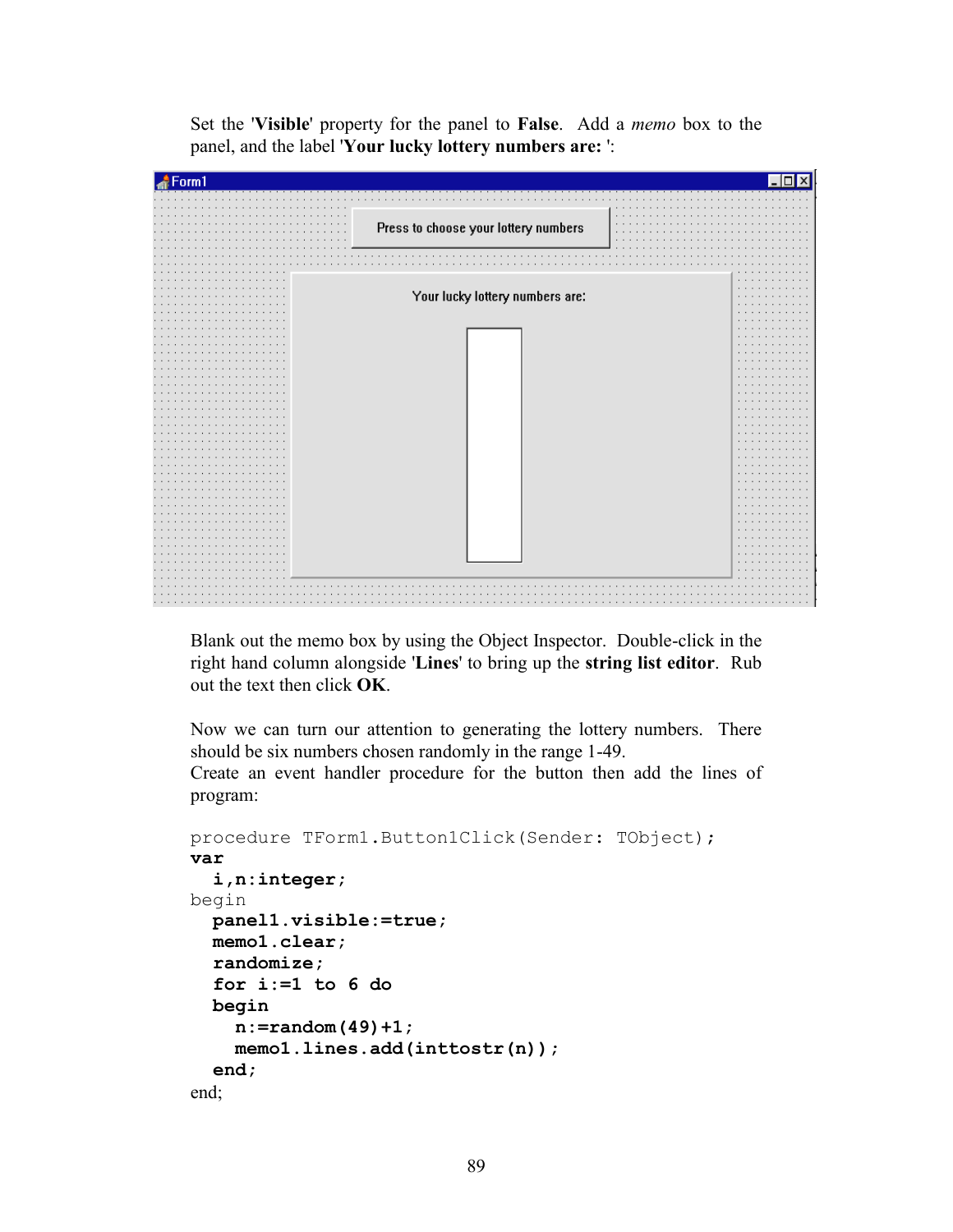



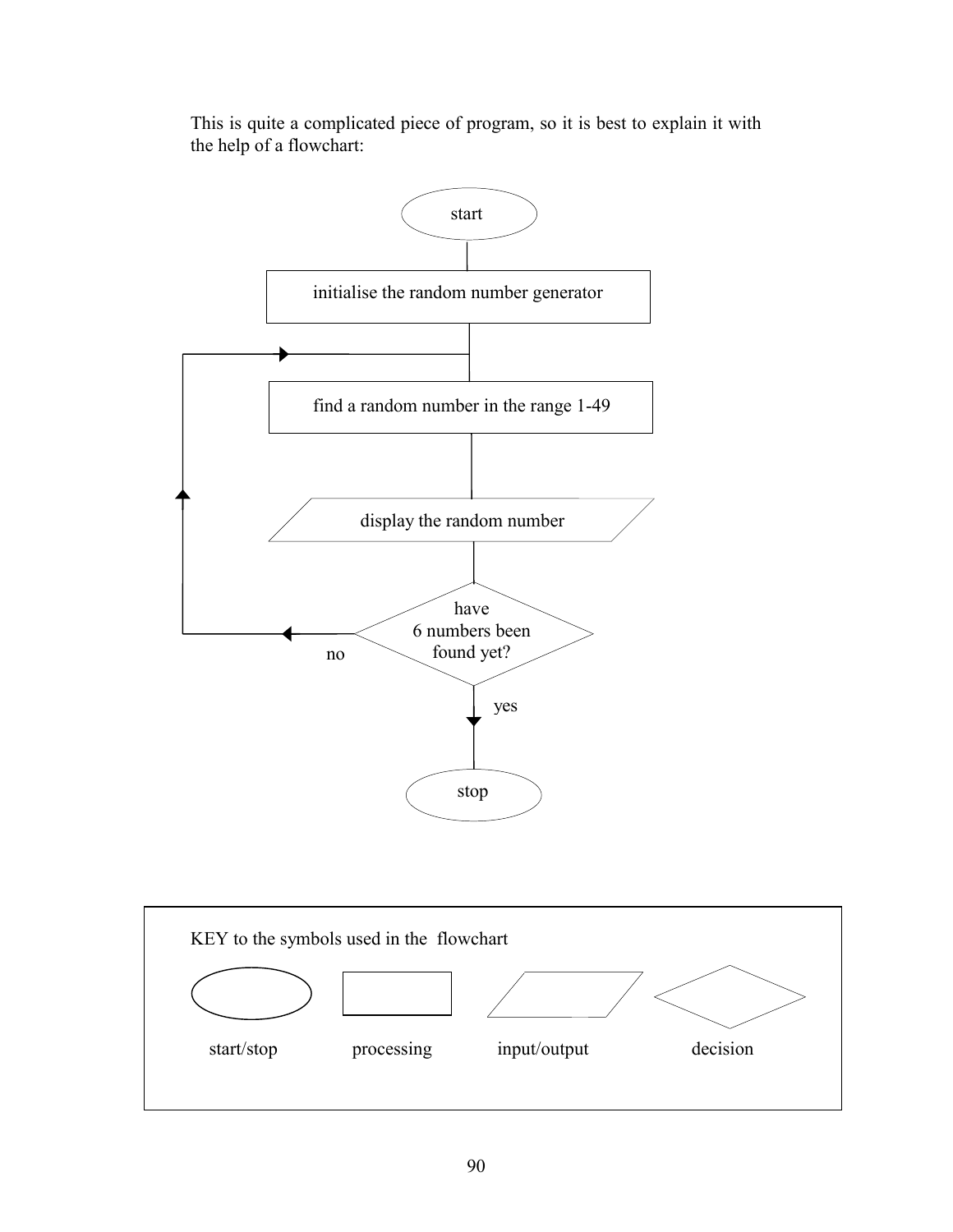The line:

panel1.visible:=true;

makes the panel appear, along with the memo box and label components. We then blank out any entries in the memo box with:

memo1.clear;

The program is going to use random numbers, so it is first necessessary to initialise the random number generator in the computer. This is done by the command:

 randomize; The next section of the program involves a loop which operates six times: for i:=1 to 6 do begin {**this section of the program is repeated**} end;

Notice how we use an *integer variable* (in this case called **i** ) to keep track of the number of times the loop operates. This variable is known as the '**loop counter**'.

Inside the loop, the first line uses the **random** command:

```
for i=1 to 6 do
 begin
   n:=random(49)+1;
  memo1.lines.add(inttostr(n));
 end;
```
The random number generator gives a number between a minimum of 0 and a maximum which is one less than the number in brackets. **Random(49)**  therefore gives a number in the range 0-48. Since we actually want a number between 1 and 49, we must add one to this result.

The random number is then added to the memo box and displayed.

Compile and Run the program:

|                 | Your lucky lottery numbers are: |
|-----------------|---------------------------------|
| 10<br>39<br> 20 |                                 |
| 15              |                                 |
| 43              |                                 |
|                 |                                 |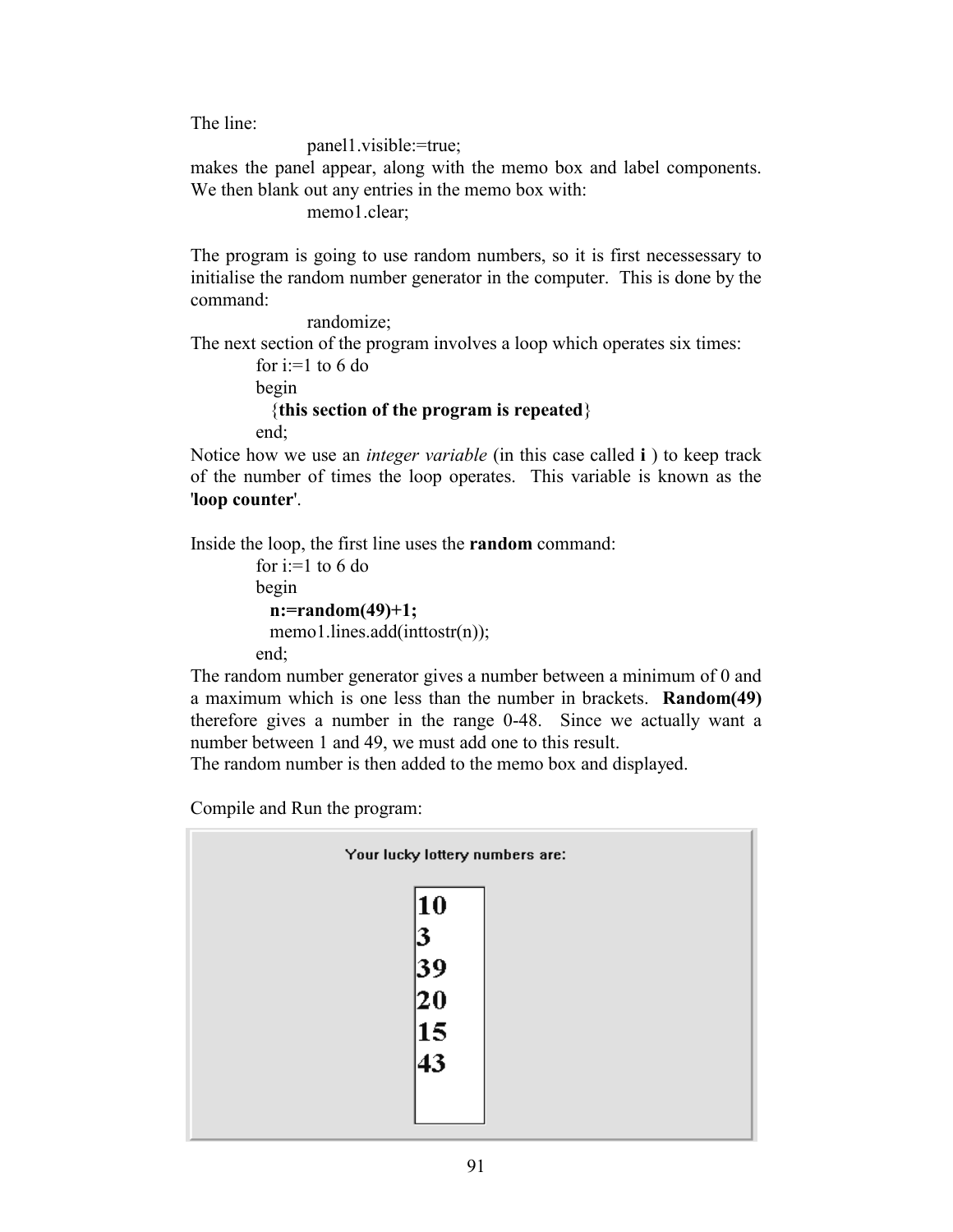A new set of random numbers is produced each time the button is pressed. You might notice a problem with the program - sometimes a number occurs *more than once*. We will return to the lottery program at the end of the chapter to solve this, but there are a few more programming techniques which must be learned first.

The next example program uses a FOR..TO..DO loop to display multiplication tables. Set up a sub-directory called MULTIPLY and save a new Delphi project into it. **Maximize** the form, and drag the grid to nearly fill the screen.

Place a *spin edit* component a *memo* box on the form. Add a *label* with the caption '**Multiplication table for** ':

| .                                                                                  |                                                                                 | .                                                                                                                                                |
|------------------------------------------------------------------------------------|---------------------------------------------------------------------------------|--------------------------------------------------------------------------------------------------------------------------------------------------|
| .                                                                                  |                                                                                 | $\sim$                                                                                                                                           |
| $\mathbf{r}$                                                                       |                                                                                 |                                                                                                                                                  |
| .                                                                                  | $\cdot$ $\cdot$                                                                 | $\mathbf{r}$                                                                                                                                     |
|                                                                                    | ▲<br>$\cdots$                                                                   |                                                                                                                                                  |
| .                                                                                  | lication table for<br>∵ · · Mu<br>$-1$ $-1$ $-1$<br>$\sim$                      |                                                                                                                                                  |
| .                                                                                  | $\overline{\phantom{a}}$<br>1.111                                               | . .                                                                                                                                              |
|                                                                                    | .                                                                               |                                                                                                                                                  |
| $\sim$ $\sim$                                                                      | $\mathbf{r}$<br>.<br>×.<br>×.<br>×.<br>$\mathbf{r}$<br><b>A</b><br>$\mathbf{r}$ | 14.                                                                                                                                              |
|                                                                                    |                                                                                 |                                                                                                                                                  |
| $\mathbf{r}$                                                                       |                                                                                 |                                                                                                                                                  |
|                                                                                    | $\sim$                                                                          |                                                                                                                                                  |
| $\sim$                                                                             |                                                                                 |                                                                                                                                                  |
| .<br>$\cdots$<br>$\sim$ $\sim$<br><b>COL</b>                                       |                                                                                 | .<br>$\sim$<br>$\sim$<br>in a<br>$\sim$<br>$\cdots$                                                                                              |
| .                                                                                  |                                                                                 | $\sim$                                                                                                                                           |
| $\cdot$ $\cdot$<br>.<br>$\mathbf{r}$<br>$\mathbf{r}$<br>$\mathbf{r}$               |                                                                                 | .<br>$\mathbf{r}$<br>$\mathbf{r}$<br>$\mathbf{r}$                                                                                                |
| $\cdots$                                                                           |                                                                                 | $\sim$ $\sim$ $\sim$<br>1.1.1.1<br>$\sim$<br>$\sim$<br>$\sim$<br>$\sim$                                                                          |
| $\cdots$<br>.<br>$\cdots$                                                          |                                                                                 | $\cdots$<br>.<br>$\cdots$<br>$\ddot{\phantom{1}}$<br>$\ddot{\phantom{1}}$<br>$\cdots$<br>$\ddot{\phantom{1}}$<br>$\cdots$<br>$\cdots$<br>$\cdot$ |
| $\cdots$<br>$\cdots$                                                               |                                                                                 | $\sim$                                                                                                                                           |
| $\cdots$<br>$\cdot$ $\cdot$                                                        |                                                                                 | $\sim$ $\sim$<br>$\cdots$<br>$\sim$                                                                                                              |
| .<br>.<br>$\sim$ $\sim$ $\sim$<br>14.1<br>14.1<br><b>ALC</b><br><b>1999</b>        |                                                                                 | .<br>$\cdots$<br>$\sim$ $\sim$ $\sim$ $\sim$                                                                                                     |
|                                                                                    |                                                                                 | $\cdots$                                                                                                                                         |
| .<br>1.1.1.1.1<br>$\cdots$                                                         |                                                                                 | .<br>$\sim$ $\sim$<br><b>COL</b><br>$\mathbf{r}$<br>$\mathbf{r}$                                                                                 |
| .<br>$\sim$ $\sim$ $\sim$                                                          |                                                                                 | $\sim$ $\sim$ $\sim$<br>.<br>$\sim$<br>$\sim$ $\sim$ $\sim$<br>$\sim$<br><b>Service</b>                                                          |
| $\bullet$<br>$\cdots$                                                              |                                                                                 | $\sim$<br>$\cdots$<br>in the<br>$\sim$                                                                                                           |
| 1.1.1.1<br>$\cdots$                                                                |                                                                                 | .<br><b>College</b><br><b>College</b><br><b>1999</b><br>. .<br>$\sim$ $\sim$                                                                     |
| $\bullet$                                                                          |                                                                                 | $\sim$ 10 $\pm$                                                                                                                                  |
| $\cdots$<br>$\cdots$<br>$\sim$ $\sim$<br>in a<br>$\sim$                            |                                                                                 | .<br><b><i><u>ALCO</u></i></b><br><b>A</b><br>$\sim$<br>$\sim$<br><b>A</b><br>14.1                                                               |
| $\cdots$                                                                           |                                                                                 | $\cdots$                                                                                                                                         |
| .<br>.                                                                             |                                                                                 | .<br>$\mathbf{r}$<br>$\mathbf{r}$<br>$\mathbf{r}$                                                                                                |
| $\cdots$<br>$\sim$<br>.                                                            |                                                                                 | .<br>14.1<br>$\sim$<br>$\cdots$<br>$\sim$<br>$\sim$ $\sim$                                                                                       |
| $\cdot$ $\cdot$ $\cdot$<br>.                                                       |                                                                                 | $\sim$<br>$\cdots$<br>$\sim$<br>$\sim$<br>$\bullet$<br>$\mathbf{r}$                                                                              |
| $\sim$ $\sim$<br>$\cdots$                                                          |                                                                                 | <b>All Angeles</b><br>$-1$ $-1$ $-1$ $-1$<br><b>1999</b><br>$\mathbf{r}$                                                                         |
| $\cdot$ $\cdot$ $\cdot$                                                            |                                                                                 | $\sim$ 10 $\pm$<br>$\sim$                                                                                                                        |
| .<br>$\sim$ $\sim$<br>$\cdots$<br><b>A</b><br>14.1<br>$\sim$<br>14.1<br>14.1<br>a. |                                                                                 | .<br>$\cdots$<br>$\cdots$<br>$\sim$<br>$\sim$<br><b>A</b>                                                                                        |
| $\cdots$                                                                           |                                                                                 | $\sim$ 100 $\pm$                                                                                                                                 |
| .<br>1.1.1.1                                                                       |                                                                                 | a construction of the con-<br>$\mathbf{r}$<br>$\ddot{\phantom{1}}$<br>$\cdots$                                                                   |
| .<br>$\sim$ $\sim$ $\sim$<br>$\sim$                                                |                                                                                 | .<br>$\sim$<br>$\sim$ $\sim$ $\sim$<br>$\sim$ $\sim$                                                                                             |
| $\bullet$                                                                          |                                                                                 | $\cdots$                                                                                                                                         |
| $\sim$<br>1.1.1.1<br>$\mathbf{r}$<br>$\mathbf{r}$<br>×.                            |                                                                                 | .<br>$\sim$ $\sim$<br>$\mathbf{r}$<br>$\mathbf{r}$<br>$\mathbf{r}$<br>$\mathbf{r}$                                                               |
| $\sim$                                                                             |                                                                                 | $\sim$ 10 $\pm$                                                                                                                                  |
| $\cdots$<br>$\cdots$                                                               |                                                                                 | $\cdots$<br>.<br>$\sim$                                                                                                                          |
| $\cdots$                                                                           |                                                                                 | $\sim$ $\sim$<br>- 11                                                                                                                            |
| $\cdots$<br>$\cdots$                                                               |                                                                                 | $\sim$ 100 $\sim$ 100 $\sim$<br>.                                                                                                                |
| $\cdots$<br>$\sim$                                                                 |                                                                                 | $\sim$<br><b>ALC</b><br><b>ALC</b><br>14.1                                                                                                       |
|                                                                                    |                                                                                 |                                                                                                                                                  |
| $\mathbf{r}$                                                                       | $\cdots$                                                                        |                                                                                                                                                  |
|                                                                                    |                                                                                 |                                                                                                                                                  |
| .<br>$\cdots$                                                                      |                                                                                 | 14.1                                                                                                                                             |
| $\cdots \cdots \cdots$<br>$\mathbf{r}$                                             |                                                                                 | <b>1979</b>                                                                                                                                      |

Create an event handler by double-clicking the *spin edit* component. Add the lines of program:

```
procedure TForm1.SpinEdit1Change(Sender: TObject);
var
   i,a,b:integer;
   textline:string;
begin
  memo1.clear;
   a:=spinedit1.value;
```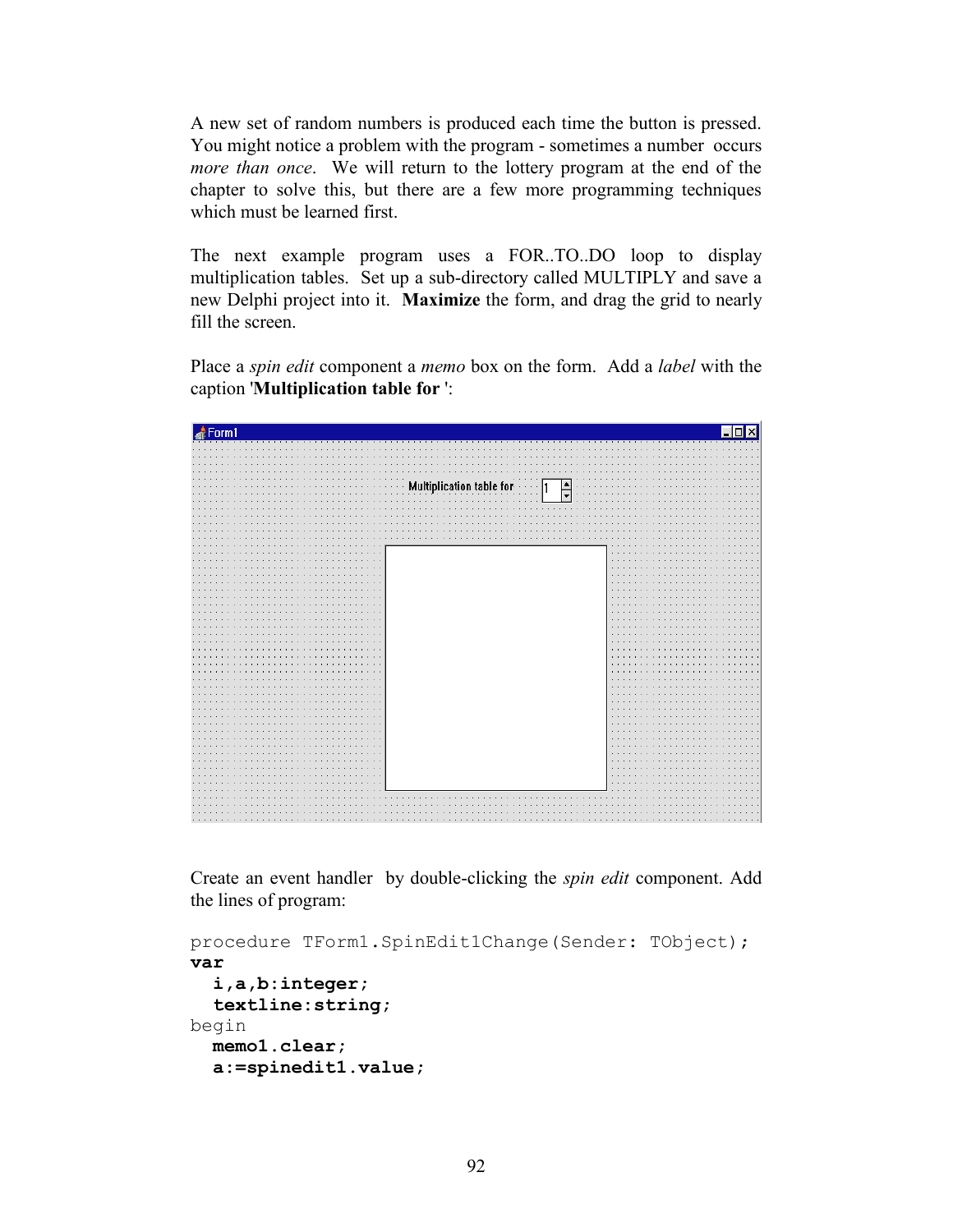```
for i:=1 to 12 do
   begin
     b:=a*i;
     textline:=inttostr(i);
     textline:=textline +' times ';
     textline:=textline + inttostr(a);
     textline:=textline +' is ';
     textline:=textline + inttostr(b);
     memo1.lines.add(textline);
   end;
end;
```
The first stage in this procedure is to store the value in the spin edit box as the variable **a**.

A loop then operates 12 times, using the variable **i** as a loop counter. Each time around the loop a line of text is built up, for example:



Click on the spin edit component and press ENTER to bring up the Object Inspector. Set the **MinValue** property to 2 and the **MaxValue** property to 20. **Compile** and **Run** the program. Change the number in the spin edit box and check that the multipliction tables are displayed correctly.

| <b>Multiplication table for</b>                                                                                                                                                                                             | 8 |  |
|-----------------------------------------------------------------------------------------------------------------------------------------------------------------------------------------------------------------------------|---|--|
| 1 times 8 is 8<br>2 times 8 is 16<br>3 times 8 is 24<br>l4 times 8 is 32<br>5 times 8 is 40<br>6 times 8 is 48<br>7 times 8 is 56<br>8 times 8 is 64<br>9 times 8 is 72<br>$10$ times $8$ is $80$<br>$11$ times $8$ is $88$ |   |  |
| $12$ times 8 is $96$                                                                                                                                                                                                        |   |  |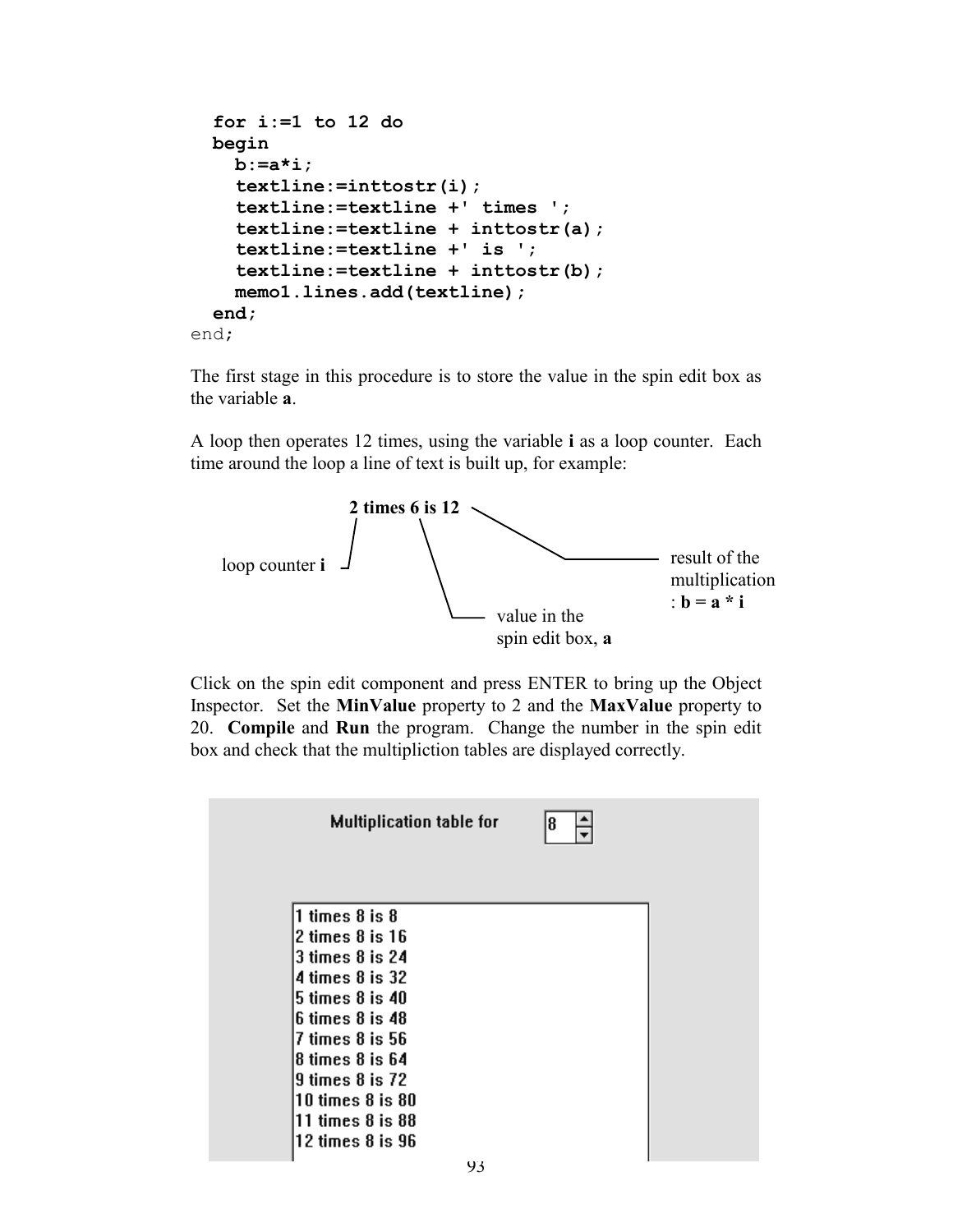## Arrays

During the course we have been using variables to store data. We can think of variables as memory boxes inside the computer which can hold different kinds of information, for example:



We will now look at a new way to use variables - as an **array:**



Arrays are not individual memory boxes but sets of memory boxes like 'pigeon holes'. The array has an overall name, but each of the boxes can be individually accessed by using an index number. In the example above, the array is called '**length**' and could be used to store information about the lengths of four planks of wood. The length of the first plank would be stored in **length[1]**, the second plank in **length[2]**, and so on...

To set up an array we need to say how many boxes are required, and what type of data is to be stored in each box (whole numbers, decimal numbers, text, etc.). The **length** array could be set up with the line of program:

### **length: array[1..4] of real;**

To see how arrays are used, we will write a simple program to display a student's timetable.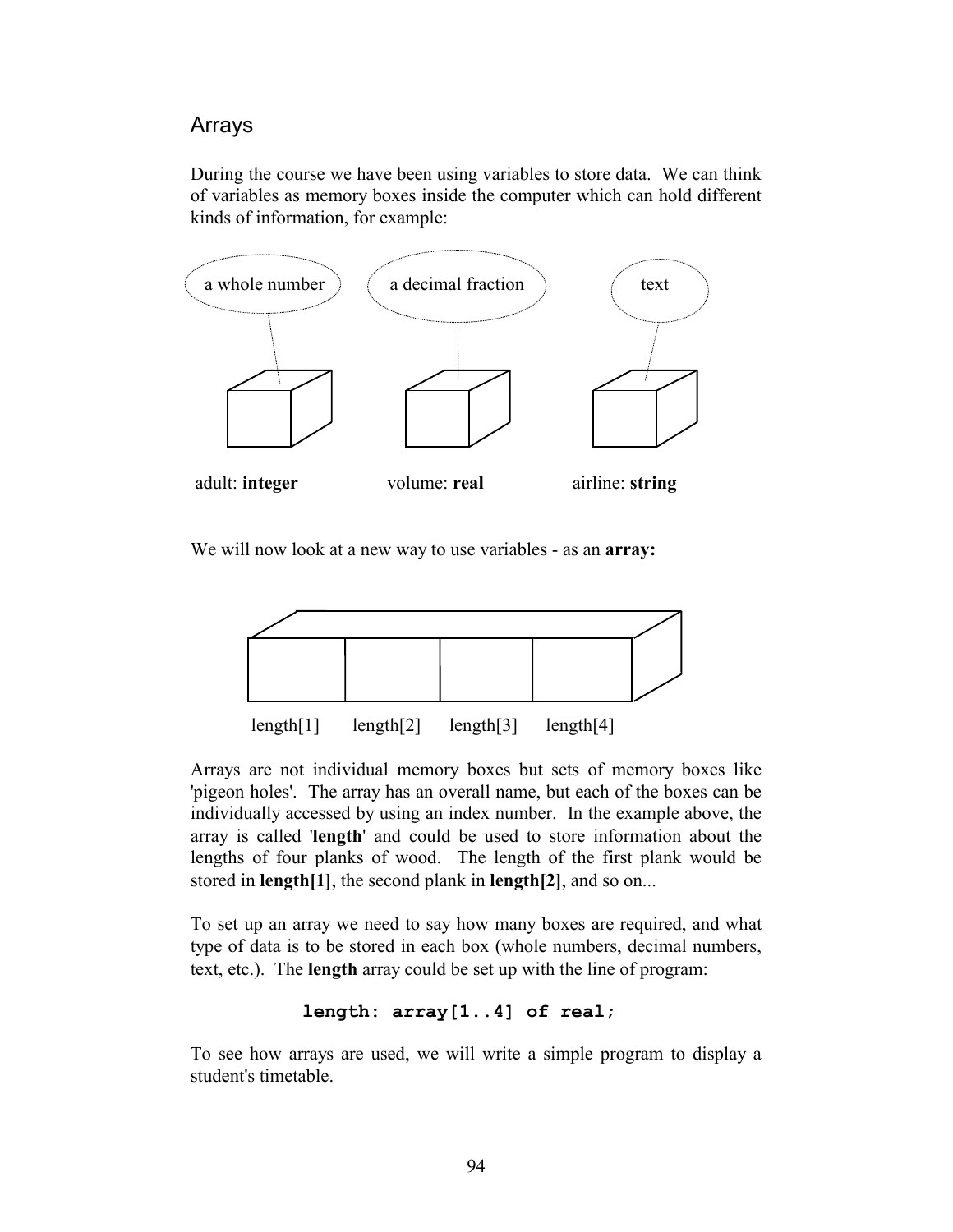A student has the following lessons each Monday:

| lesson | subject   |
|--------|-----------|
|        | geography |
| 2      | French    |
| 3      | French    |
| 4      | maths     |
| 5      | computing |
| ĥ      | computing |

You are asked to produce a program which allows the student to enter a lesson number and the corresponding subject will be displayed.

Begin by setting up a sub-directory LESSONS and save a Delphi project into it. Place a *spin edit* component and an *edit* box on the form. Use the Object Inspector to set the F**ont** property for both components to **Times Roman : 16 point, or a similar type face.** 

Set the **MinValue** property for the *spin edit* component to **1**, and the **MaxValue** to **6**.

| Form1 |                                                                              |                         |
|-------|------------------------------------------------------------------------------|-------------------------|
|       |                                                                              |                         |
|       |                                                                              | .                       |
|       |                                                                              |                         |
|       |                                                                              | $\cdots$<br>$\cdots$    |
|       |                                                                              |                         |
|       |                                                                              |                         |
|       |                                                                              | .                       |
|       |                                                                              |                         |
|       |                                                                              |                         |
|       |                                                                              |                         |
|       |                                                                              | $\cdot$ $\cdot$ $\cdot$ |
|       |                                                                              | $\cdots$                |
|       |                                                                              | $\cdot$ $\cdot$ $\cdot$ |
|       |                                                                              | $\cdots$                |
|       |                                                                              |                         |
|       |                                                                              |                         |
|       |                                                                              |                         |
|       |                                                                              |                         |
|       |                                                                              | $\cdots$                |
|       | $\mathbb{R}^m \mathbb{C}^n[0, \mathring{\mathbb{H}}^n \mathbb{C}^m]$ . Edit1 | .<br>$\cdots$           |
|       | $\overline{\phantom{a}}$<br>.<br>$\cdots$                                    | $\cdots$                |
|       |                                                                              |                         |
|       |                                                                              |                         |
|       |                                                                              |                         |
|       |                                                                              |                         |
|       |                                                                              |                         |
|       |                                                                              | $\cdots$                |
|       |                                                                              | $\sim$                  |
|       |                                                                              | $\sim$ $\sim$           |
|       |                                                                              |                         |
|       |                                                                              |                         |
|       |                                                                              | $\sim$                  |
|       |                                                                              | $\cdots$                |

We can store the lesson information in a six-box array:

| geography | French    | French    | maths     | computing | computing |  |
|-----------|-----------|-----------|-----------|-----------|-----------|--|
| lesson[1] | lesson[2] | lesson[3] | lesson[4] | lesson[5] | lesson[6] |  |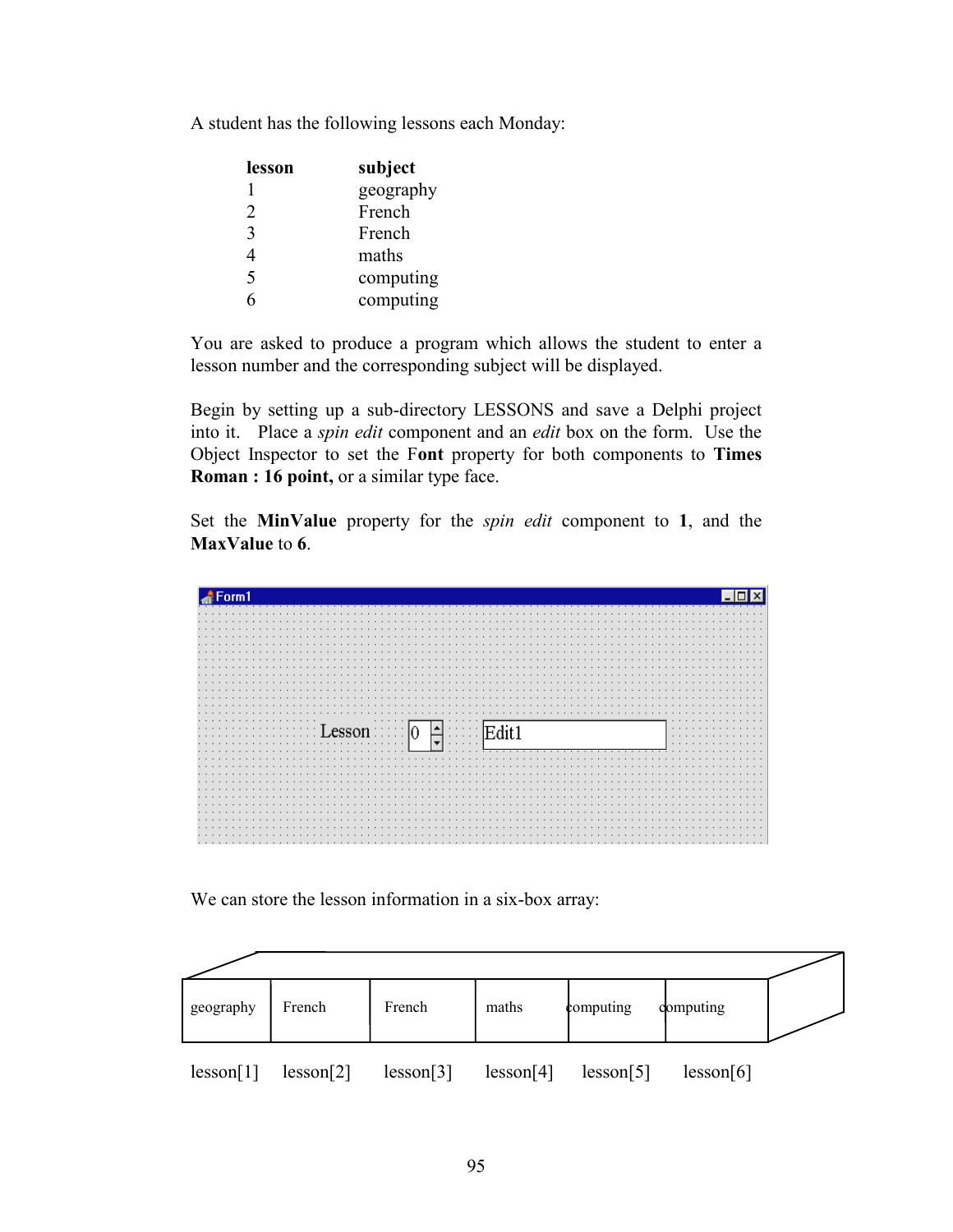Set up the array in the Public declarations section of the program:

```
 public
   { Public declarations }
   lesson:array[1..6] of string;
 end;
```
Double-click the screen grid to produce a FormCreate event handler. This will be used to copy the subject names into the **lesson** array when the program first runs. We can also initialise the *spin edit* component and *edit*  box to show lesson 1:

```
procedure TForm1.FormCreate(Sender: TObject);
begin
  lesson[1]:='geography';
   lesson[2]:='French';
   lesson[3]:='French';
   lesson[4]:='maths';
   lesson[5]:='computing';
   lesson[6]:='computing';
   spinedit1.value:=1;
   edit1.text:=lesson[1];
end;
```
The only task left is to produce an event handler for the *spin edit* component so that the correct subject will be displayed each time the lesson number is changed. Double-click the *spin edit*, then add the following lines to the procedure:

```
procedure TForm1.SpinEdit1Change(Sender: TObject);
var
   n:integer;
begin
  n:=spinedit1.value;
   edit1.text:=lesson[n];
end;
```
This selects the text in the array box corresponding to the number shown in the *spin edit* window. Compile and test the finished program:

| Form1 |        |                           |        | $\boxed{\text{Lox}}$ |
|-------|--------|---------------------------|--------|----------------------|
|       |        |                           |        |                      |
|       |        |                           |        |                      |
|       |        |                           |        |                      |
|       |        |                           |        |                      |
|       | Lesson | $\frac{1}{\sqrt{2}}$<br>3 | French |                      |
|       |        |                           |        |                      |
|       |        |                           |        |                      |
|       |        |                           |        |                      |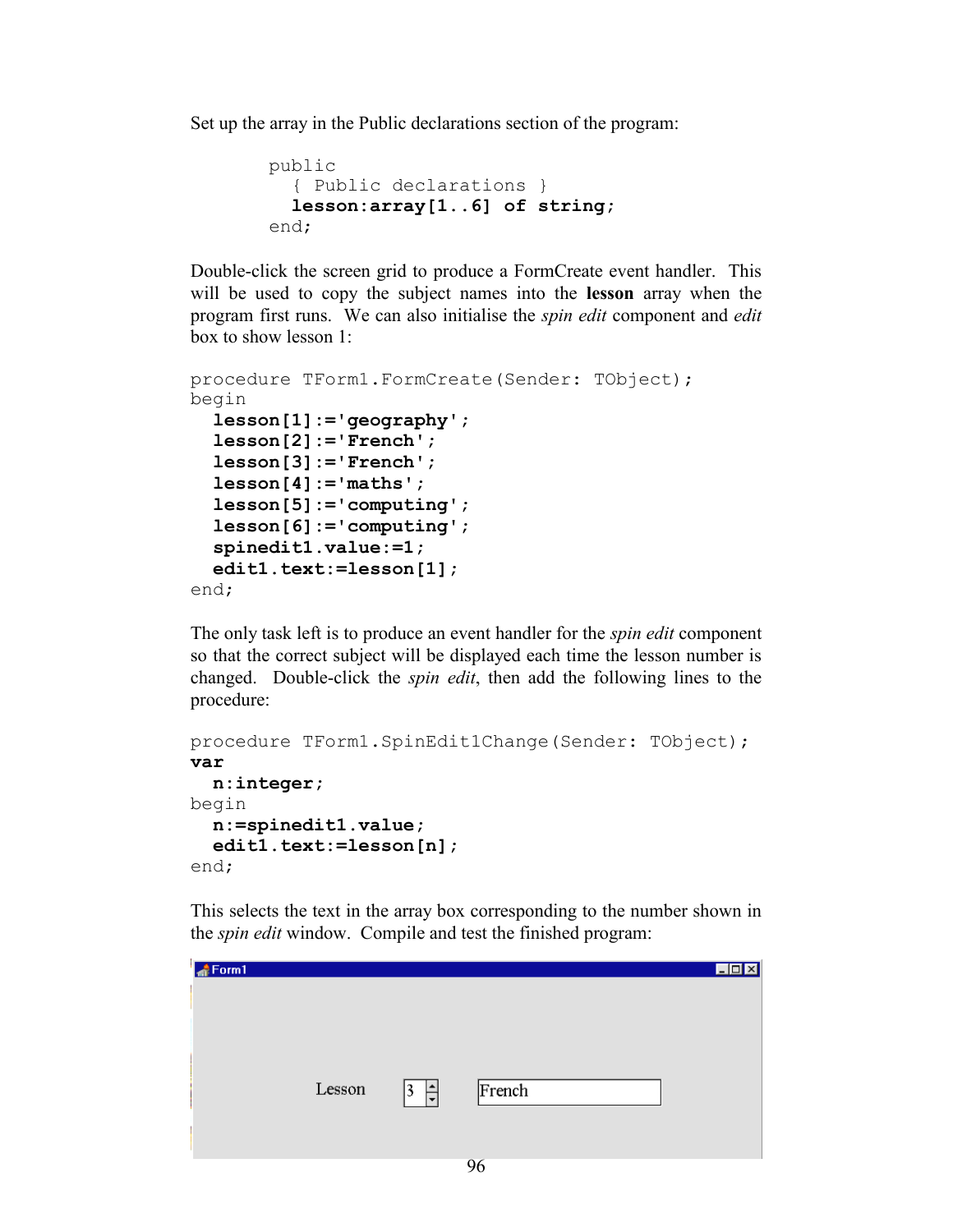## Using loops to access arrays

Loop structures are an important way of putting data into each box of an array, or searching through the array boxes. To show how loops are used, we will set up a program to record the exam marks for a group of students and calculate the average mark.

Create a new sub-directory EXAMMARKS and save a Delphi project into it. Use the Object Inspector to **maximize** Form1, and drag the grid to nearly fill the screen.

Place a *panel* near the top of the form, then add a *spin edit* component and a *label* saying '**Number of students**'. Put a *button* alongisde with the caption '**OK**'. Use the Object Inspector to blank out the caption for the panel, and make sure the **Visible** property of the panel is set to **True**. The purpose of this part of the program is to input the number of students sitting the examination:

| ______________________________ |  |   |
|--------------------------------|--|---|
|                                |  |   |
|                                |  |   |
| .                              |  | . |
| .                              |  | . |
| .                              |  | . |
| .                              |  | . |
| .                              |  | . |
| .                              |  | . |
|                                |  |   |
| .                              |  | . |
|                                |  |   |

Click on the *spin edit* component and use the Object Inspector to set the **MinValue** to **1** and the **MaxValue** to **30**.

Compile and test the program, then click the cross on the top border to return to the Delphi editing screen.

| Number of students | 0K<br>▲<br>₹           |    |
|--------------------|------------------------|----|
|                    |                        |    |
|                    |                        |    |
|                    |                        |    |
|                    |                        |    |
|                    |                        |    |
|                    |                        |    |
|                    | calculate average mark |    |
|                    |                        |    |
|                    |                        |    |
|                    | Average mark:          |    |
|                    |                        |    |
|                    |                        |    |
|                    |                        |    |
|                    |                        |    |
|                    |                        | ٠. |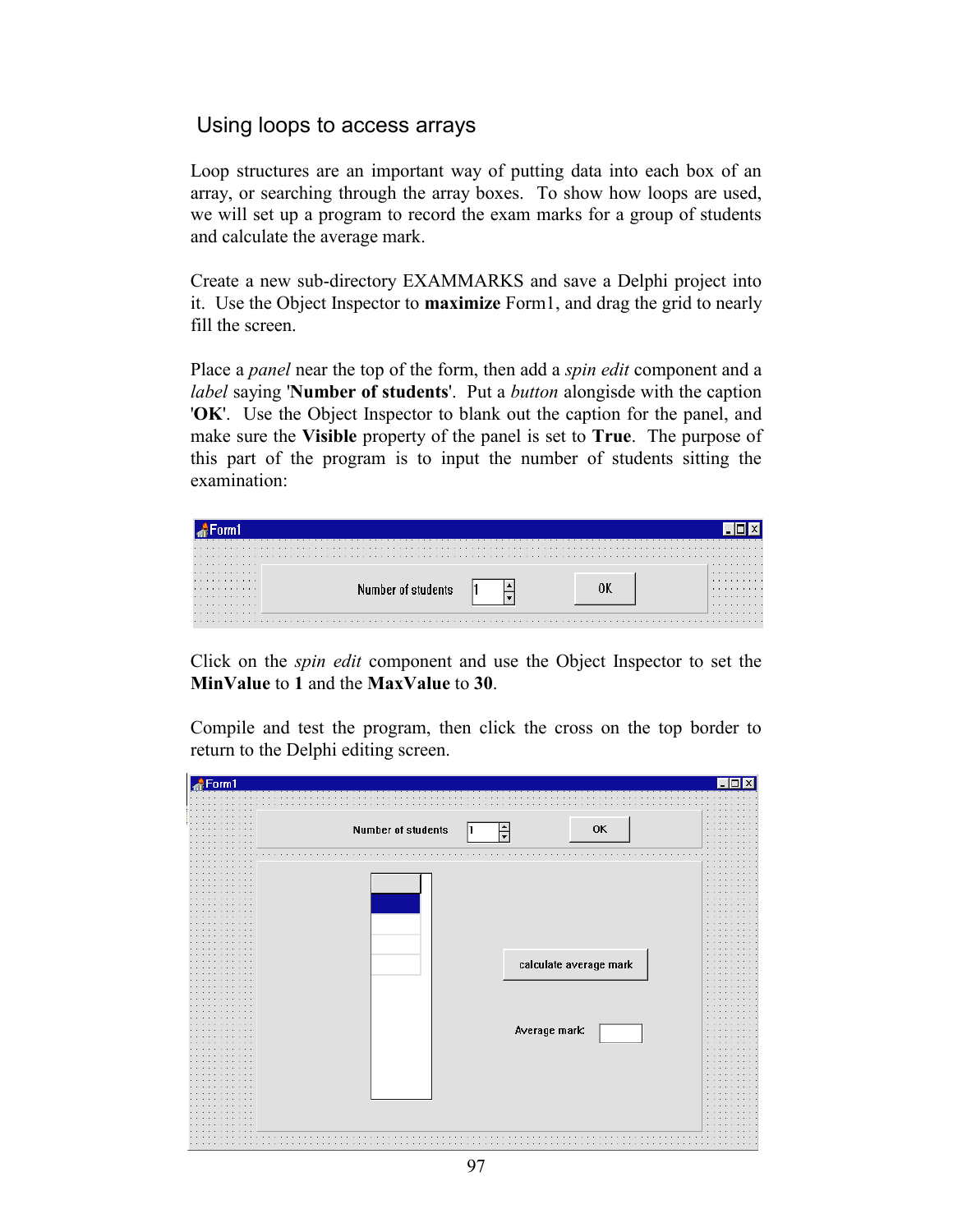We are now going to add components to input the exam results, and display the average mark. Begin by adding a second *panel*, as shown above. Use the Object Inspector to blank out the caption on the panel and set the **Visible** property to **False**.

At the right of the panel put a *button* with the caption '**calculate average mark**'. Below this add an *edit* box, and a *label* with the caption '**Average mark:**'.

On the left hand side of the panel we are going to place a *string grid* component - this can be found on the ADDITIONAL menu:



Put the *string grid* onto the panel, then press ENTER to bring up the Object Inspector. Set the **ColCount** property to **1** and the **FixedCols** property to 0. One column of boxes should now be shown in the *string grid.*

Using the Object Inspector for the *string grid*, double-click on **Options** to bring up a list and set the **goEditing** property to '**True**'.

Drag the edges of the *string grid* so that it is just wider than the column of boxes, as shown in the illustration above.

Let's now think about how the information will be stored in the computer. The user of the program will set the spin edit box to show the number of students sitting the examination - this number can be stored in an integer variable called '**students**'. We will also need an array called '**marks**' with sufficient boxes to hold the exam marks for all the students. Set up these variables in the **public declarations** section:

```
public
     { Public declarations }
    students:integer;
    mark:array[1..30] of integer;
  end;
```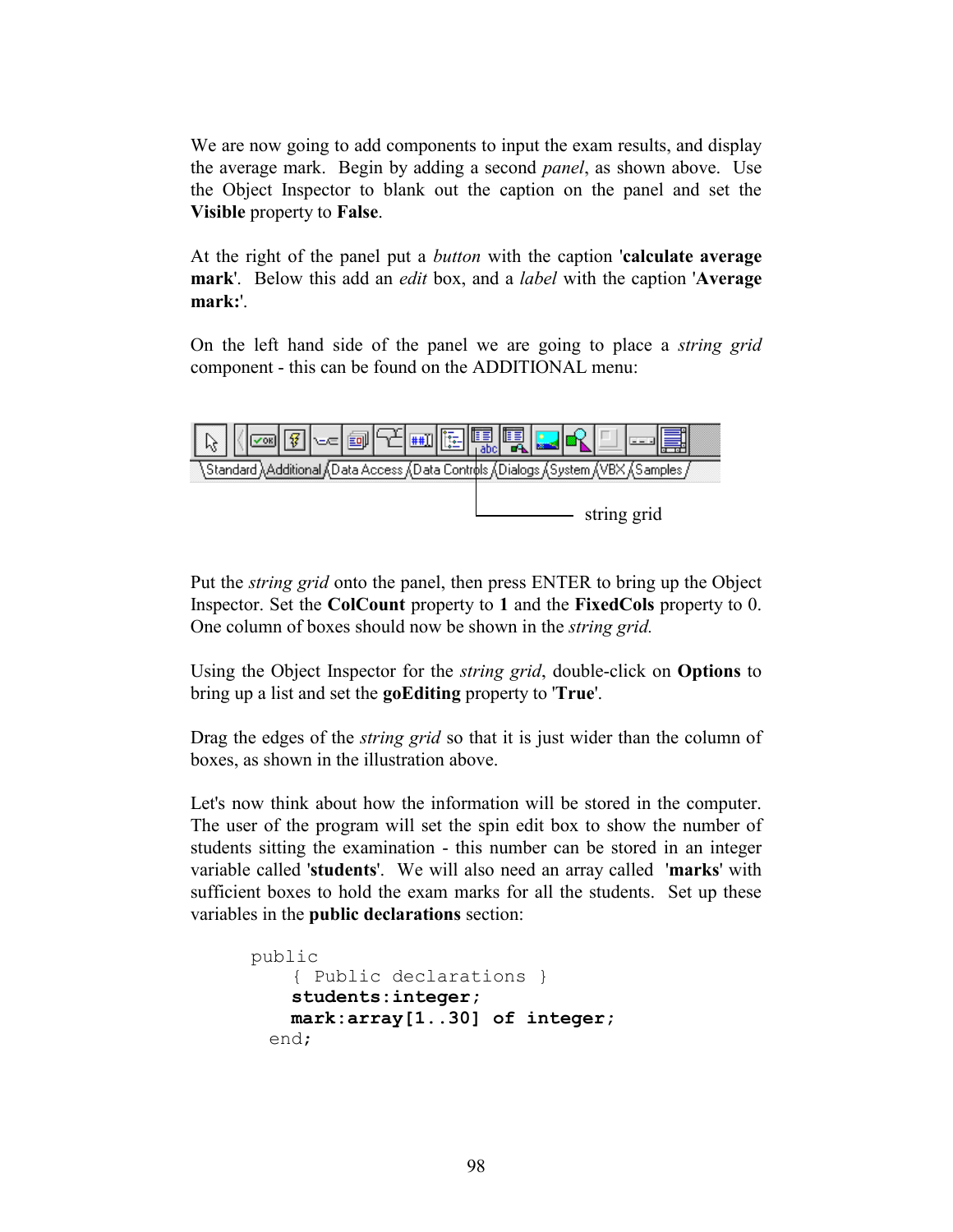The program begins with the user entering the number of students then pressing the 'OK' button. At this point, a number of things need to happen. The first of these are:

- panel 1 disappears and is replaced by panel 2, which displays the string grid ready for entry of the exam marks,
- $\bullet$  the variable 'students' should be set to the value in the spin edit box,
- we need to set up enough rows in the string grid for all the marks to be entered.

Double-click the 'OK' button to create an event handler and add the lines of program:

```
procedure TForm1.Button1Click(Sender: TObject);
begin
  panel1.visible:=false;
  panel2.visible:=true;
   students:=spinedit1.value;
   stringgrid1.rowcount:=students+1;
end;
```
Compile and run the program. Set the *spin edit* value to **16** then click the '**OK**' button. The string grid should appear and will contain 16 boxes for entry of the exam marks. Try out the scroll bar alongside the grid, then return to the Delphi editing screen.

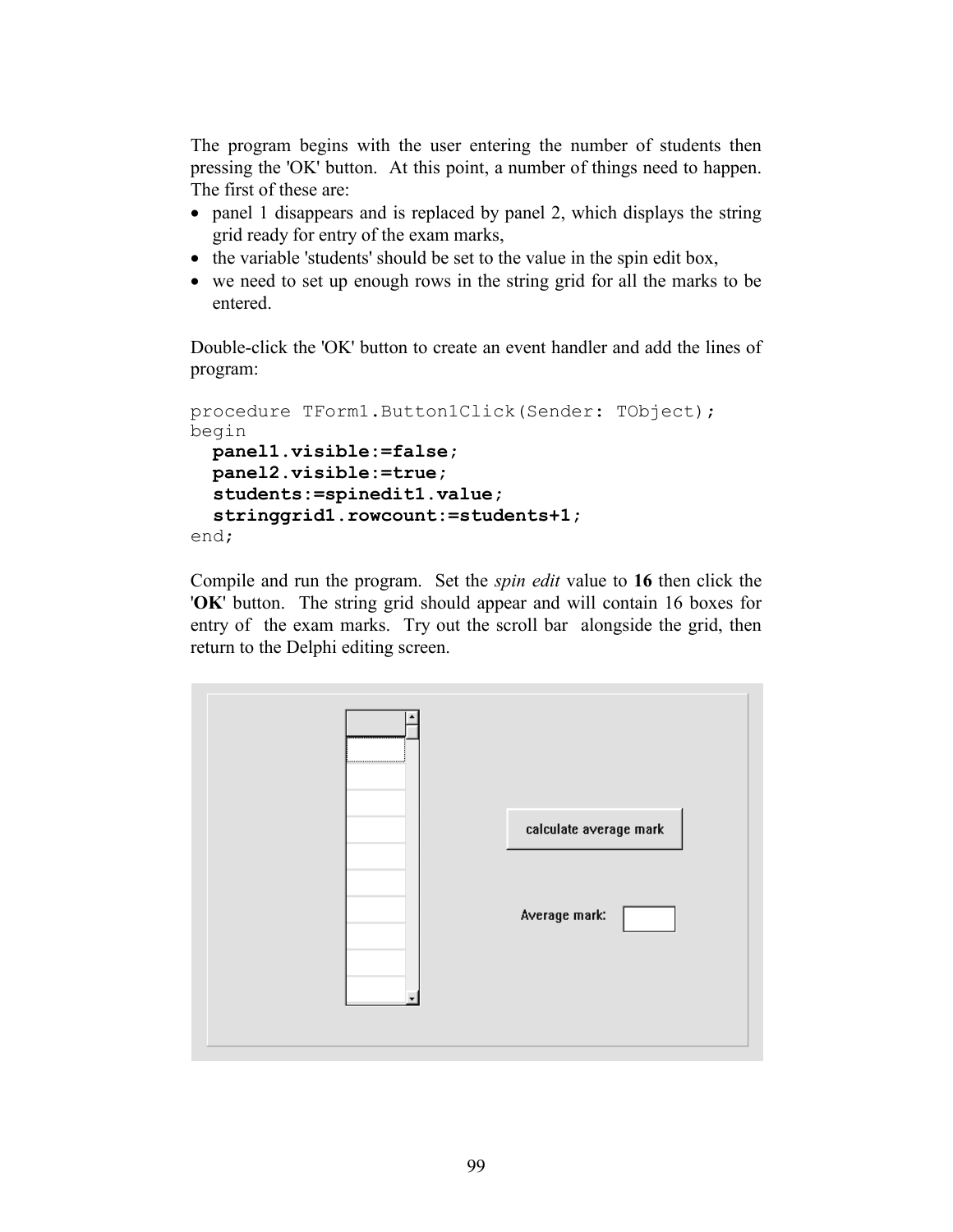The exam marks for each student should initially be set to zero. This can be done in the **'OK' button click** procedure by a FOR..TO..DO loop which repeats for each box of the **marks** array. Add the lines:

```
procedure TForm1.Button1Click(Sender: TObject);
var
   i:integer;
begin
   panel1.visible:=false;
   panel2.visible:=true;
   students:=spinedit1.value;
   stringgrid1.rowcount:=students+1;
  for i:=1 to students do
      mark[i]:=0;
   stringgrid1.setfocus;
end;
```
Notice how the loop counter value **i** is used to change the array index each time around the loop.

The last line in the procedure:

#### **stringgrid1.setfocus;**

moves the cursor to the string grid ready for the data entry to begin.

One final task before testing the program is to put a heading '**mark %**' in the grey box at the top of the string grid. Do this by double-clicking on the dotted grid of the form to produce an 'OnCreate' event handler. Add the line:

```
procedure TForm1.FormCreate(Sender: TObject);
begin
  stringgrid1.cells[0,0]:='mark %';
end; 
             column 0 \mid \frac{\text{row } 0}{\text{row } 0}
```
This makes use of the numbering system for the boxes (cells) of the string grid - columns and rows are numbered from zero in the top left corner:

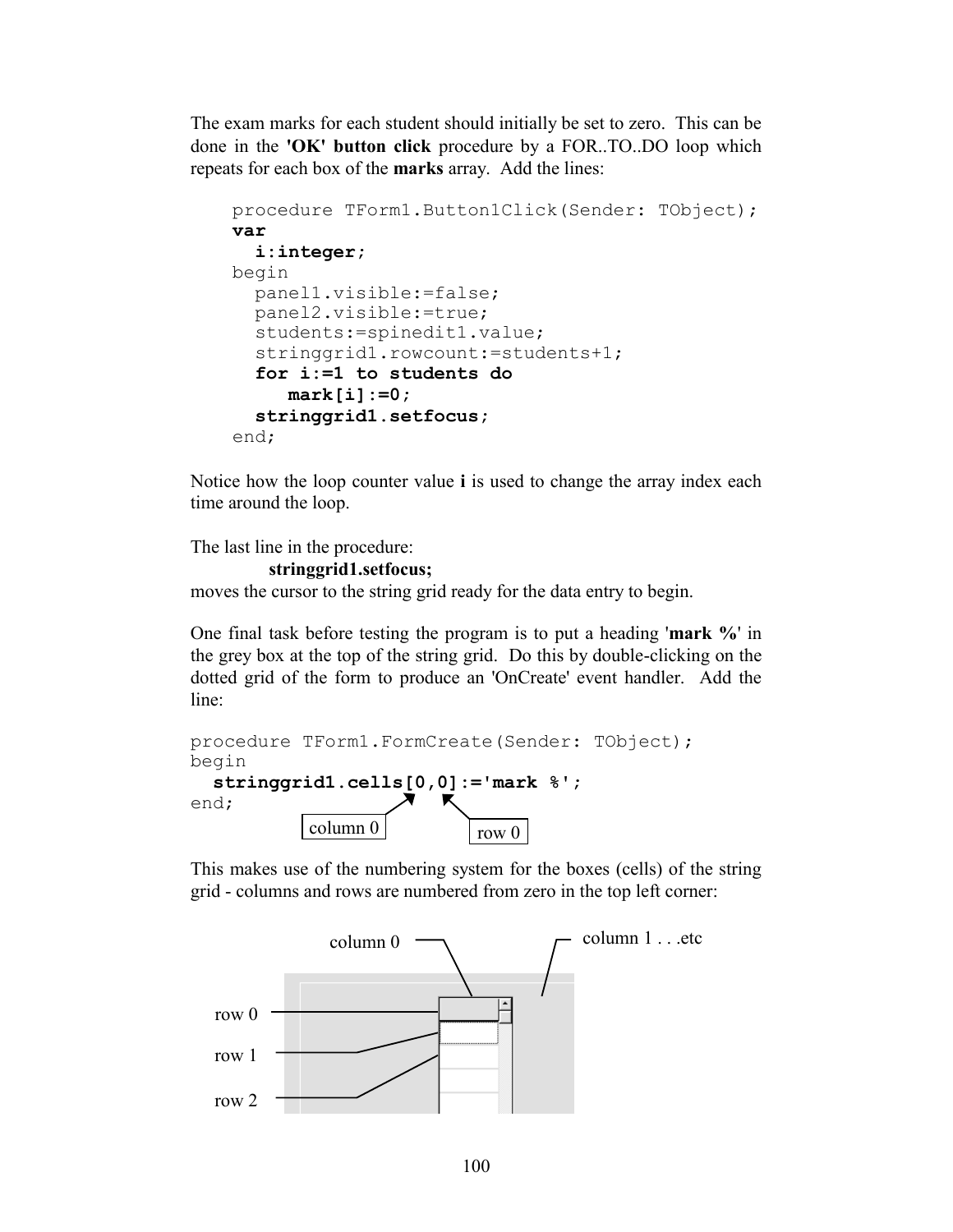Compile and run the program. Set the N*umber of students* to 16, then press 'OK'. Begin entering some marks in the string grid, in a similar way to a spreadsheet. The column of figures should scroll up and down, but notice that the heading in the first cell is fixed:



Return to the Delphi editing screen. We can now work on the calculation part of the program. The figures entered in the string grid must first be transferred into the **marks** array.

Click on the string grid and press ENTER to bring up the Object Inspector. Click the '*Events*' tab and look down the list to find '**OnKeyUp**':

| <b>&amp; Object Inspec</b> |              |                           |  |
|----------------------------|--------------|---------------------------|--|
| StringGrid1: TStringGrid   |              | <b>Number of students</b> |  |
| OnClick                    |              |                           |  |
| OnColumnMoved              |              |                           |  |
| <b>OnDblClick</b>          |              |                           |  |
| OnDragDrop                 |              |                           |  |
| <b>OnDragOver</b>          |              |                           |  |
| OnDrawCell                 |              |                           |  |
| OnEndDrag                  |              |                           |  |
| <b>OnEnter</b>             |              |                           |  |
| OnExit                     |              |                           |  |
| <b>OnGetEditMask</b>       |              |                           |  |
| <b>OnGetEditText</b>       |              |                           |  |
| OnKeyDown                  |              |                           |  |
| <b>OnKeyPress</b>          |              |                           |  |
| OnKeyUp                    | Grid1KeyUp ~ |                           |  |
| <b>OnMouseDown</b>         |              |                           |  |
| $Propeties \lambda$ Events |              |                           |  |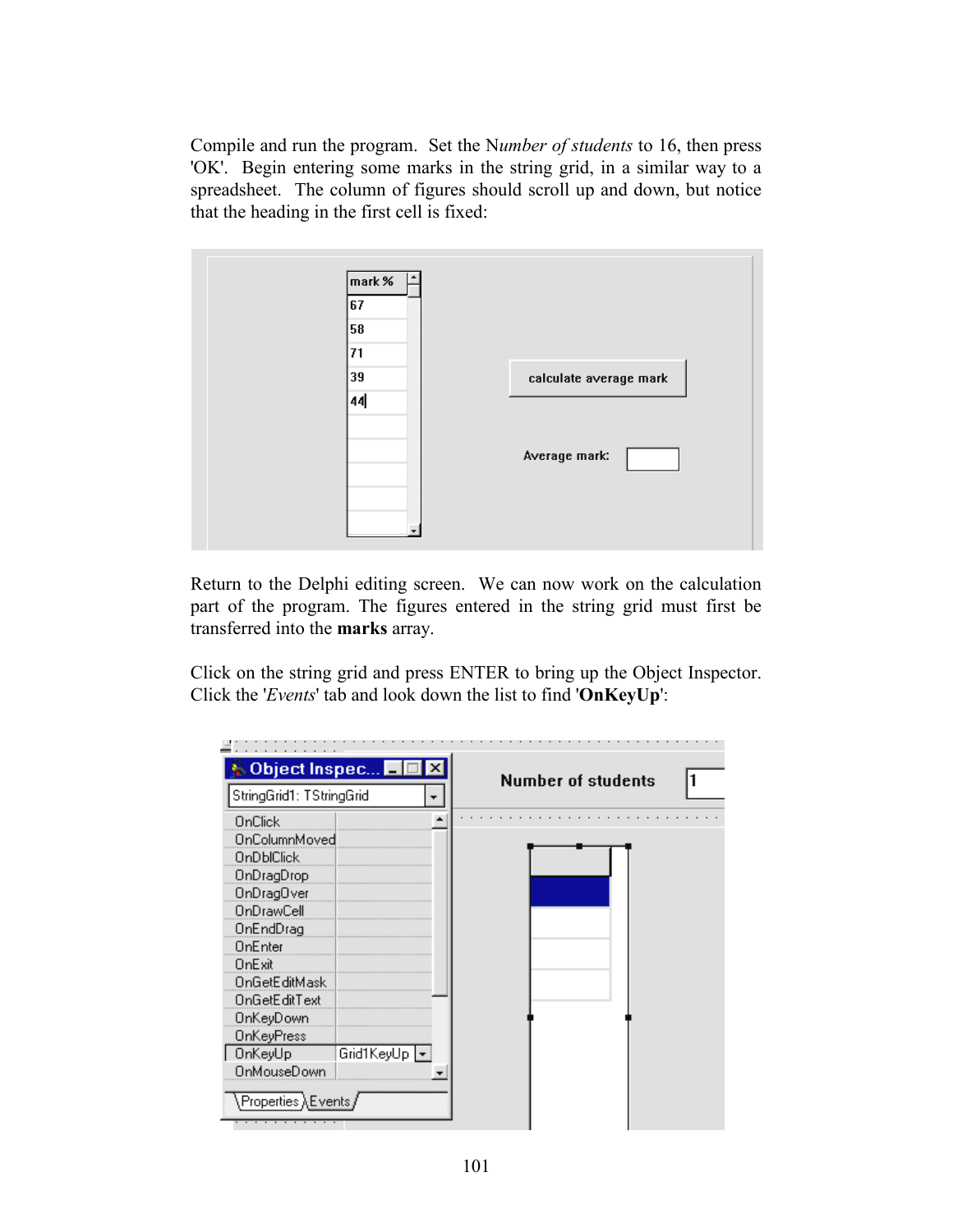Double click in the right hand column alongside '**OnKeyUp**' to produce an event handler procedure. Add the lines:

```
procedure TForm1.StringGrid1KeyUp(Sender:TObject;
                var Key: Word;Shift: TShiftState);
var
   n:integer;
begin
   n:= stringgrid1.row;
   if stringgrid1.cells[0,n]='' then
     mark[n]:=0
   else
     mark[n]:=strtoint(stringgrid1.cells[0,n]);
end;
```
This is similar to the method used to transfer values from an *edit* box into a single integer variable. The line:

```
 n:= stringgrid1.row;
```
sets **n** to be the number of the row in the string grid where data has just been entered. If the cell on that row is blank then the corresponding mark will be set to zero:

### **if stringgrid1.cells[0,n]='' then mark[n]:=0**

otherwise the text from the cell will be converted to an integer number and stored in the **mark** array**:**

### **mark[n]:=strtoint(stringgrid1.cells[0,n]);**

In this way, each value entered in the string grid will be transferred to the corresponding box in the mark array:

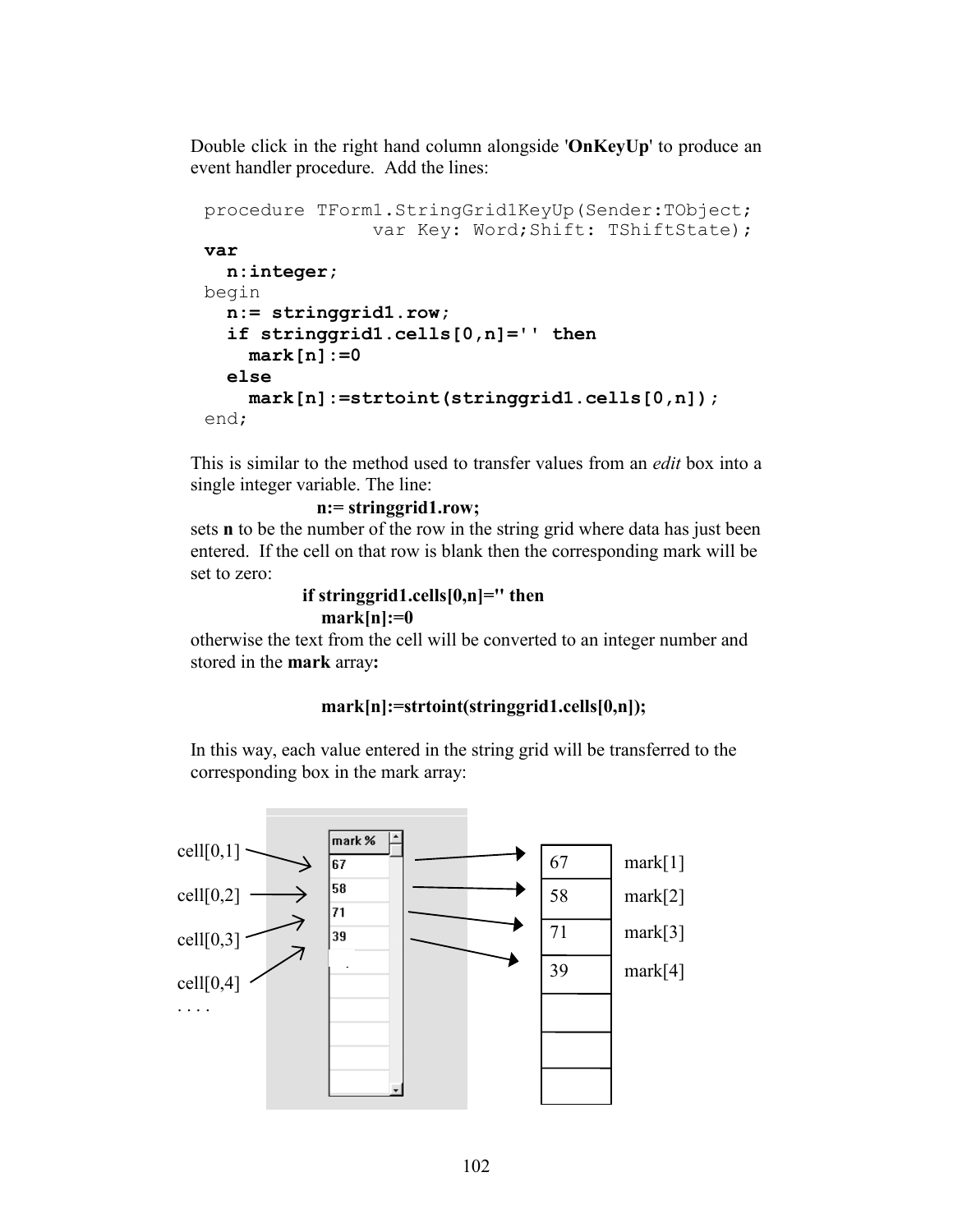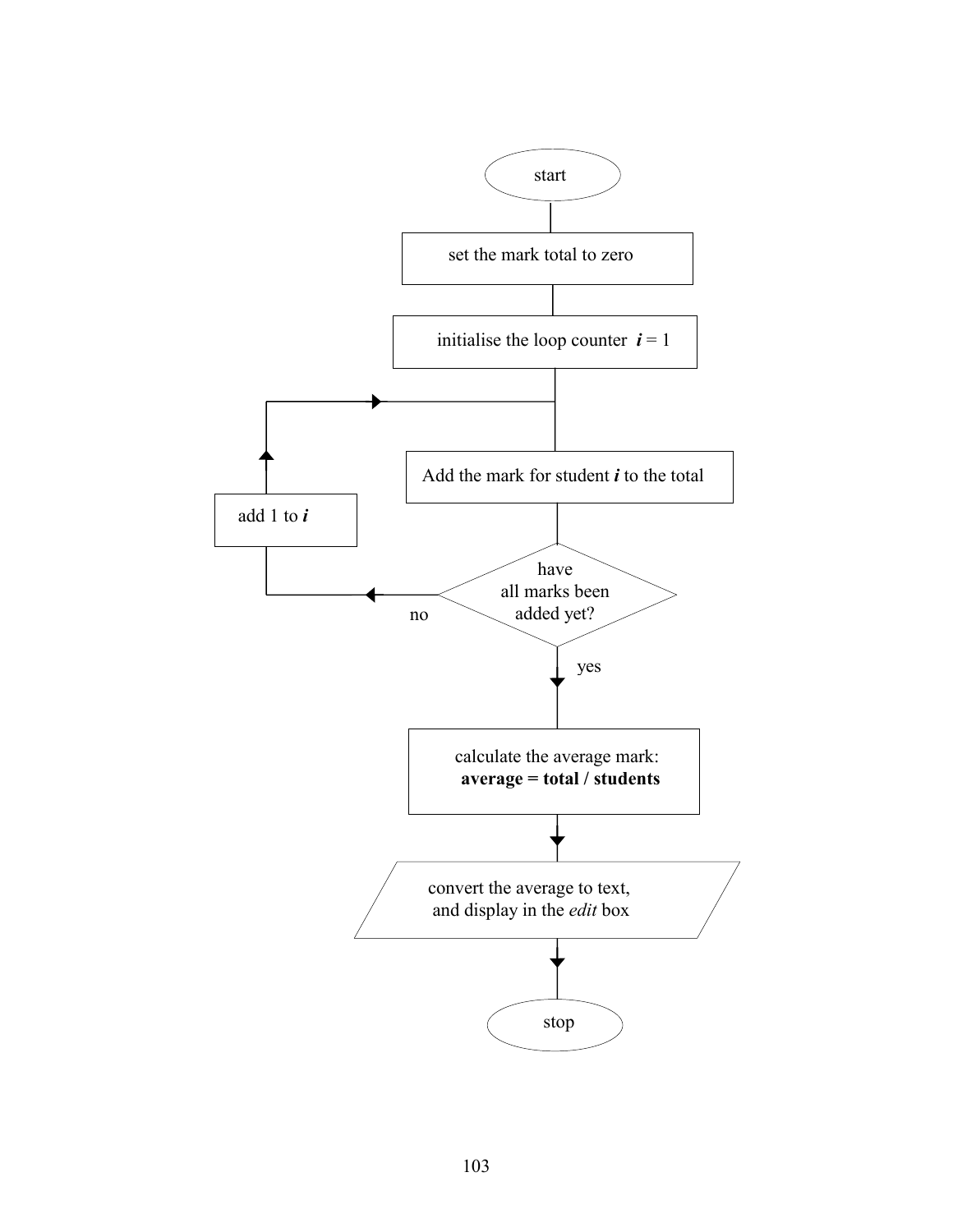We finally need a procedure to find the average mark for the group of students. Double-click the '*calculate average mark*' button to create an event handler and add the lines of program to do this:

```
procedure TForm1.Button2Click(Sender: TObject);
var
   total,average,i:integer;
begin
   total:=0;
   for i:=1 to students do
     total:=total+mark[i];
   average:=round(total/students);
   edit1.text:=inttostr(average);
   stringgrid1.setfocus;
end;
```
This calculation is illustrated by the flowchart on the previous page.

Compile, run and test the completed program using suitable data. Check with a calculator that the average mark has been calculated correctly.



# Railway timetable

For our last program in this chapter we will make further use of the *string grid* component, this time to display a timetable for the railway service between Machynlleth and Pwllheli.

The objective of the program is to input the departure time of a train from Machynlleth, then use information about the journey times between stations to calculate the arrival time at each of the other stations along the route.

Set up a new sub-directory TIMETABLE, then save a Delphi project into it. Use the Object Inspector to maximize the form, then drag the grid to nearly fill the screen.

Place an image box on the grid and display the file ROUTES.BMP as shown below.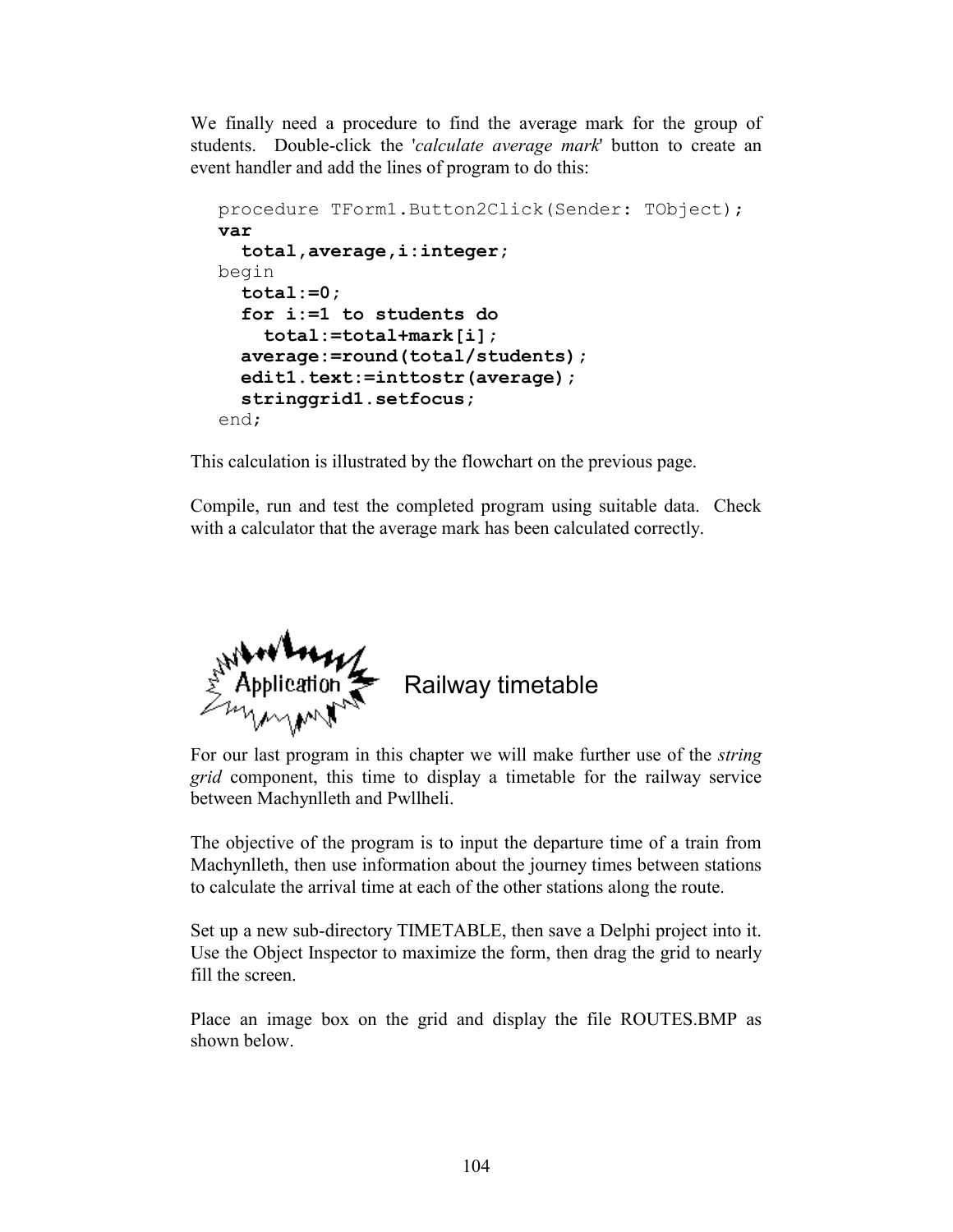

Add the *label* '**Departure time from Machynlleth**' and below this two *edit* boxes and the *labels* '**Hours**' and '**Minutes**'. Also add a *button* with the caption '**show timetable**'.

Place a *string grid* below the edit boxes. Use the Object Inspector to set the string grid properties:

| <b>Fixed Cols</b>      | o           |
|------------------------|-------------|
| <b>ColCount</b>        | 3           |
| <b>RowCount</b>        | 7           |
| <b>DefaultColWidth</b> | 100         |
| <b>ScrollBars</b>      | <b>None</b> |

We will now add column headings and a list of the stations. Double-click the dotted grid of the form to produce an event handler and add the lines:

```
procedure TForm1.FormCreate(Sender: TObject);
begin
   stringgrid1.cells[1,0]:='Hours';
   stringgrid1.cells[2,0]:='Mins';
   stringgrid1.cells[0,1]:='Machynlleth';
   stringgrid1.cells[0,2]:='Tywyn';
```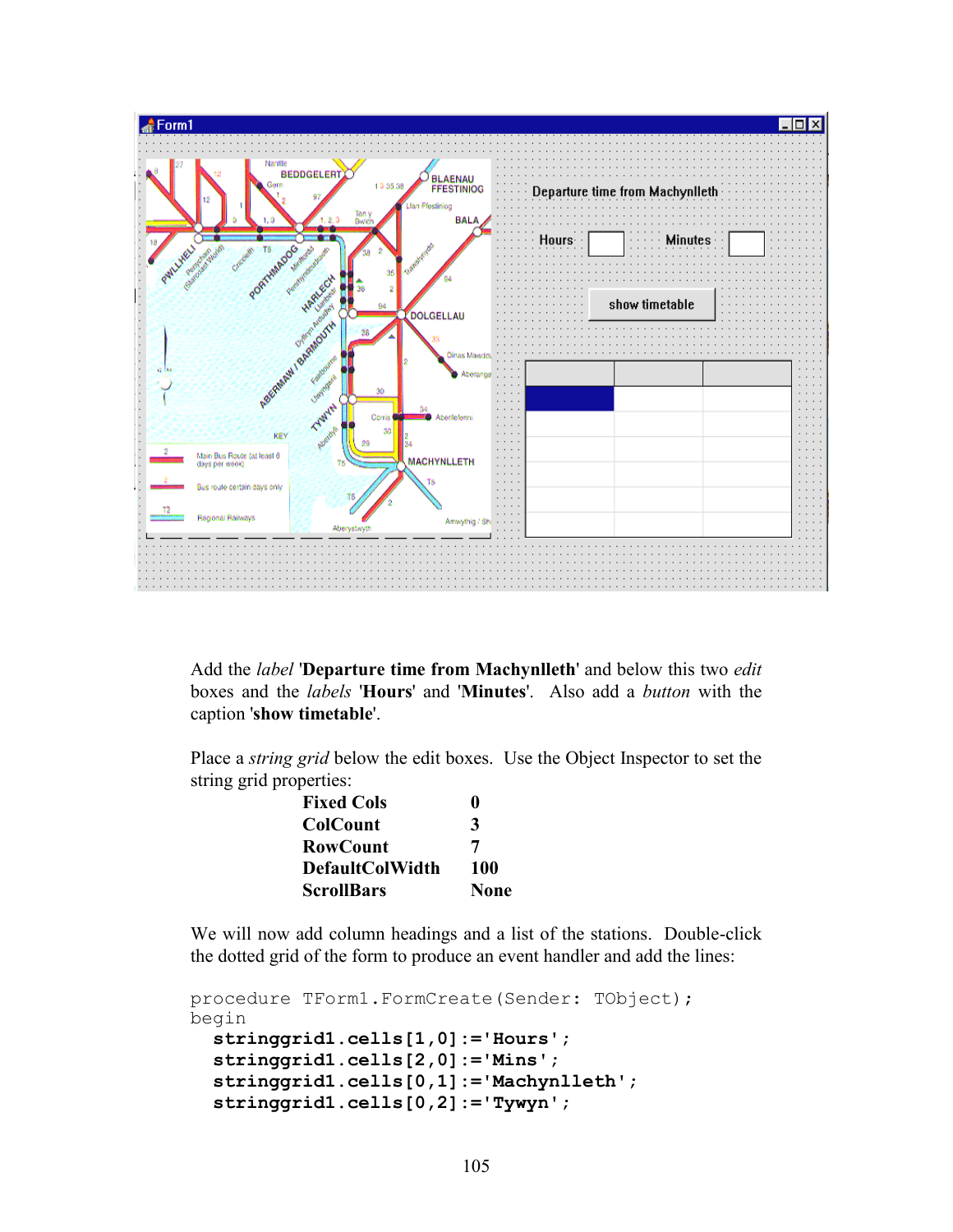```
 stringgrid1.cells[0,3]:='Barmouth';
   stringgrid1.cells[0,4]:='Harlech';
   stringgrid1.cells[0,5]:='Porthmadog';
   stringgrid1.cells[0,6]:='Pwllheli';
end;
```
Compile and run the program. Check that the station names are correctly listed in the first column of the string grid.

The journey times between stations are:



These times can be stored in an array called **journey.** The time from Machynlleth to Tywyn will be **journey[1]**, the time from Tywyn to Barmouth will be **journey[2]**, and so on.

Begin by defining the array in the Public declarations section:

```
public
    { Public declarations }
    journey: array[1..5] of integer;
end;
```
then set up the journey times in the '**FormCreate**' event handler:

```
 .......
   stringgrid1.cells[0,4]:='Harlech';
   stringgrid1.cells[0,5]:='Porthmadog';
   stringgrid1.cells[0,6]:='Pwllheli';
  journey[1]:=26;
                             ADD
   journey[2]:=27;
                             THIS
   journey[3]:=22;
   journey[4]:=19;
   journey[5]:=24;
end;
```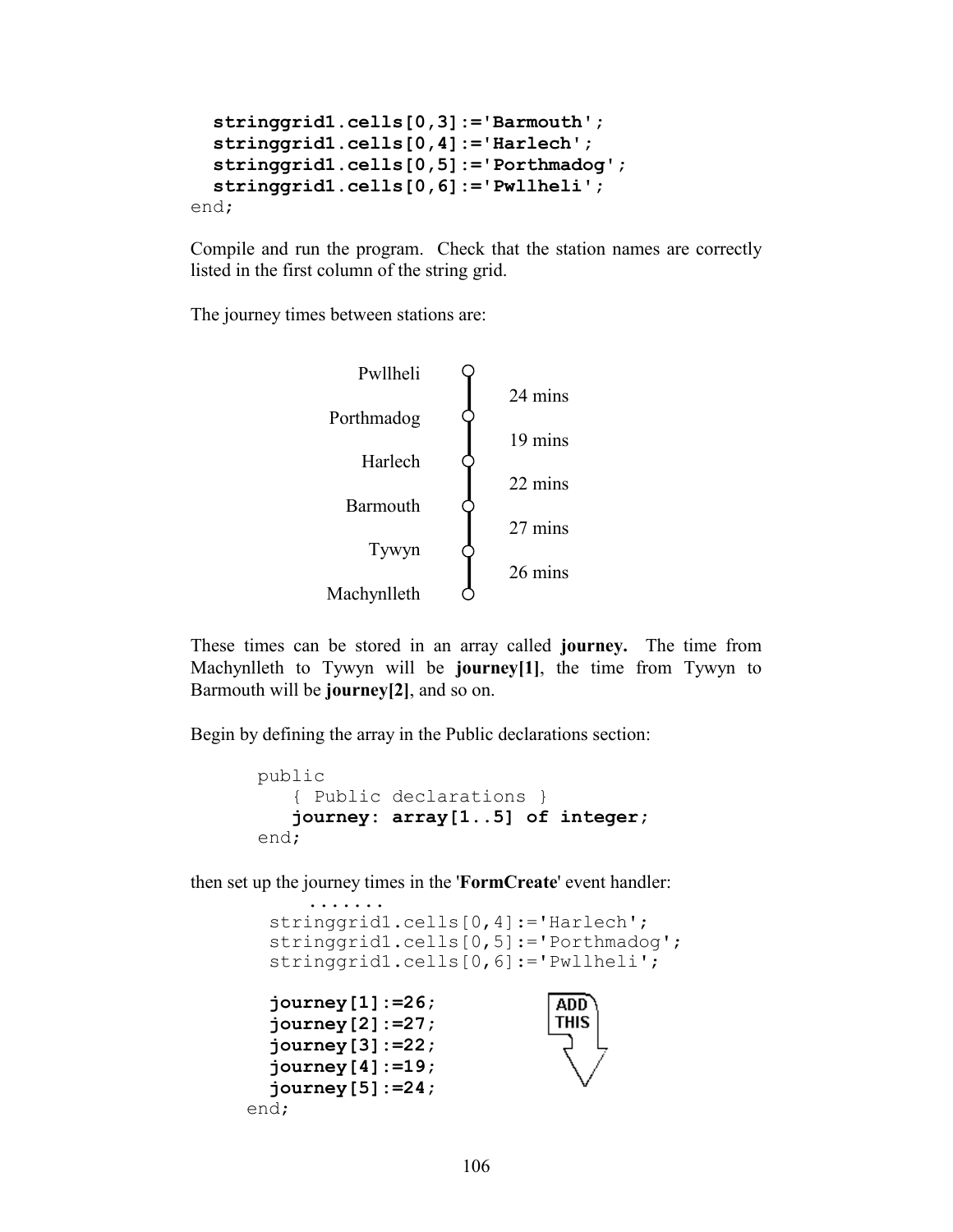The user of the program will input the departure time from Machynlleth in hours and minutes using the 24-hour clock. These figures can be stored as two integer variables, **starthours** and **startminutes;** add these in the Public declarations section:

```
public
    { Public declarations }
    journey: array[1..5] of integer;
    starthours, startminutes:integer;
  end;
```
Create an event handler procedure by double-clicking the '*hours*' edit box, then add lines to transfer the value to the variable **starthours**:

```
procedure TForm1.Edit1Change(Sender: TObject);
begin
    if edit1.text='' then
      starthours:=0
    else
      starthours:=strtoint(edit1.text);
end;
```
Do the same for the '*minutes*' edit box:

```
procedure TForm1.Edit2Change(Sender: TObject);
begin
   if edit2.text='' then
      startminutes:=0
    else
      startminutes:=strtoint(edit2.text);
end;
```
The next step is to set up the procedure which will calculate and display the timetable. Double-click the button to create an event handler and add the lines:

```
procedure TForm1.Button1Click(Sender: TObject);
var
   hours,minutes:integer; 
begin
   hours:=starthours;
   minutes:=startminutes;
   if (hours>=0) and (hours<=23) then
     if (minutes>=0) and (minutes<=59) then
     begin
       stringgrid1.cells[1,1]:=inttostr(hours);
       stringgrid1.cells[2,1]:=inttostr(minutes);
     end;
end;
```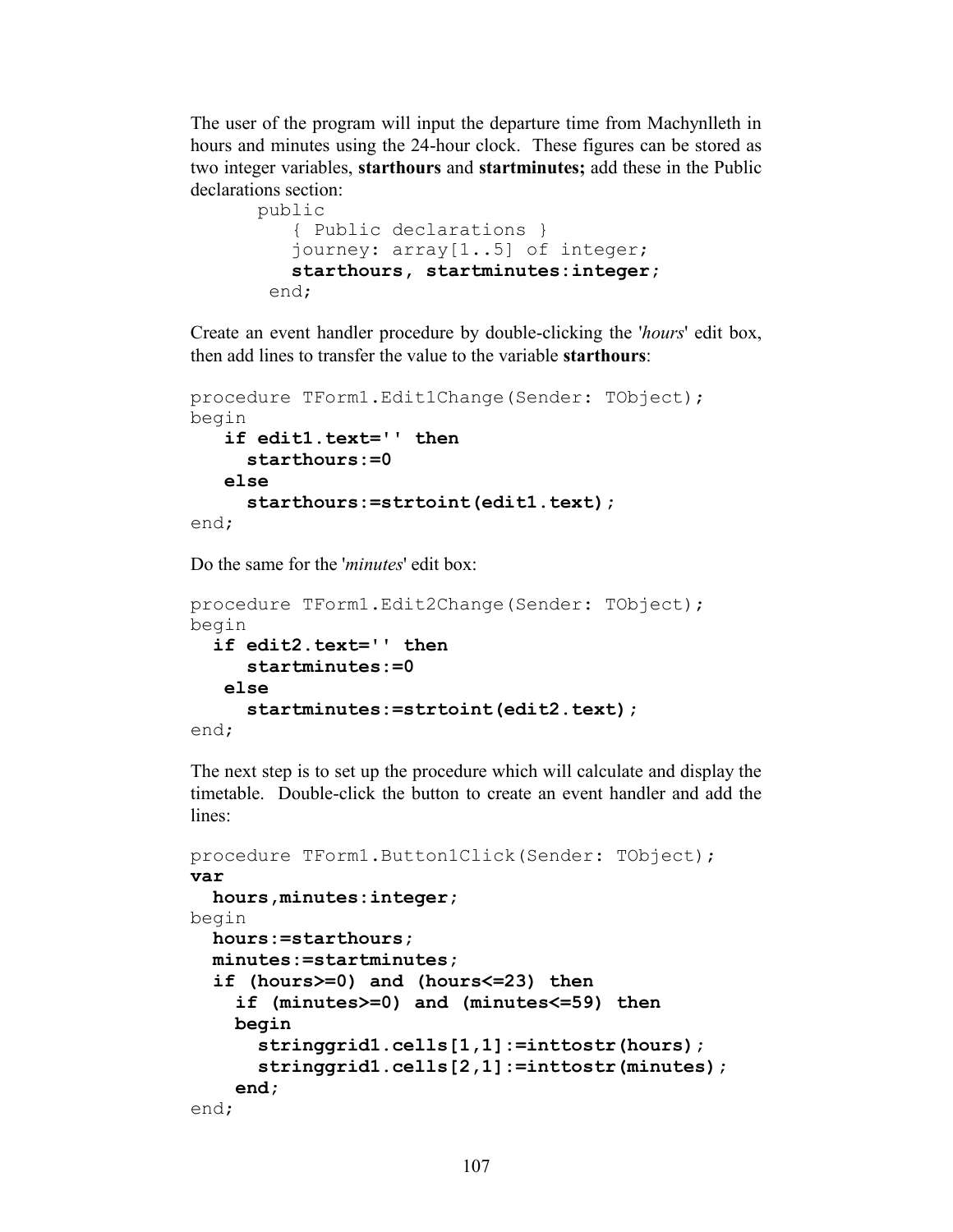This procedure begins with some 'error trapping' to avoid incorrect data being accepted. The IF . . conditions check that an **hours** value between 0 and 23 has been entered, and that the **minutes** value is between 0 and 59. The calculation is only carried out if these conditions are true.

The lines of program:

```
stringgrid1.cells[1,1]:=inttostr(hours);
 stringgrid1.cells[2,1]:=inttostr(minutes);
```
display the departure time on the 'Machynlleth' line of the string grid.

| Departure time from Machynlleth |                      |             |  |  |  |
|---------------------------------|----------------------|-------------|--|--|--|
| <b>Hours</b><br>12              | <b>Minutes</b><br>30 |             |  |  |  |
| show timetable                  |                      |             |  |  |  |
|                                 |                      |             |  |  |  |
|                                 | <b>Hours</b>         | <b>Mins</b> |  |  |  |
| <b>Machynlleth</b>              | 12                   | 30          |  |  |  |
| Tywyn                           |                      |             |  |  |  |
| <b>Barmouth</b>                 |                      |             |  |  |  |
|                                 |                      |             |  |  |  |
| <b>Harlech</b><br>Porthmadog    |                      |             |  |  |  |

Compile and run the program to test the data entry, then return to the editing screen.

We can now use a FOR  $\ldots$  TO  $\ldots$  DO loop to add on the journey time and display the arrival at each of the other stations. The loop repeats five times, for each leg of the journey.

Add lines to the ButtonClick procedure as shown below: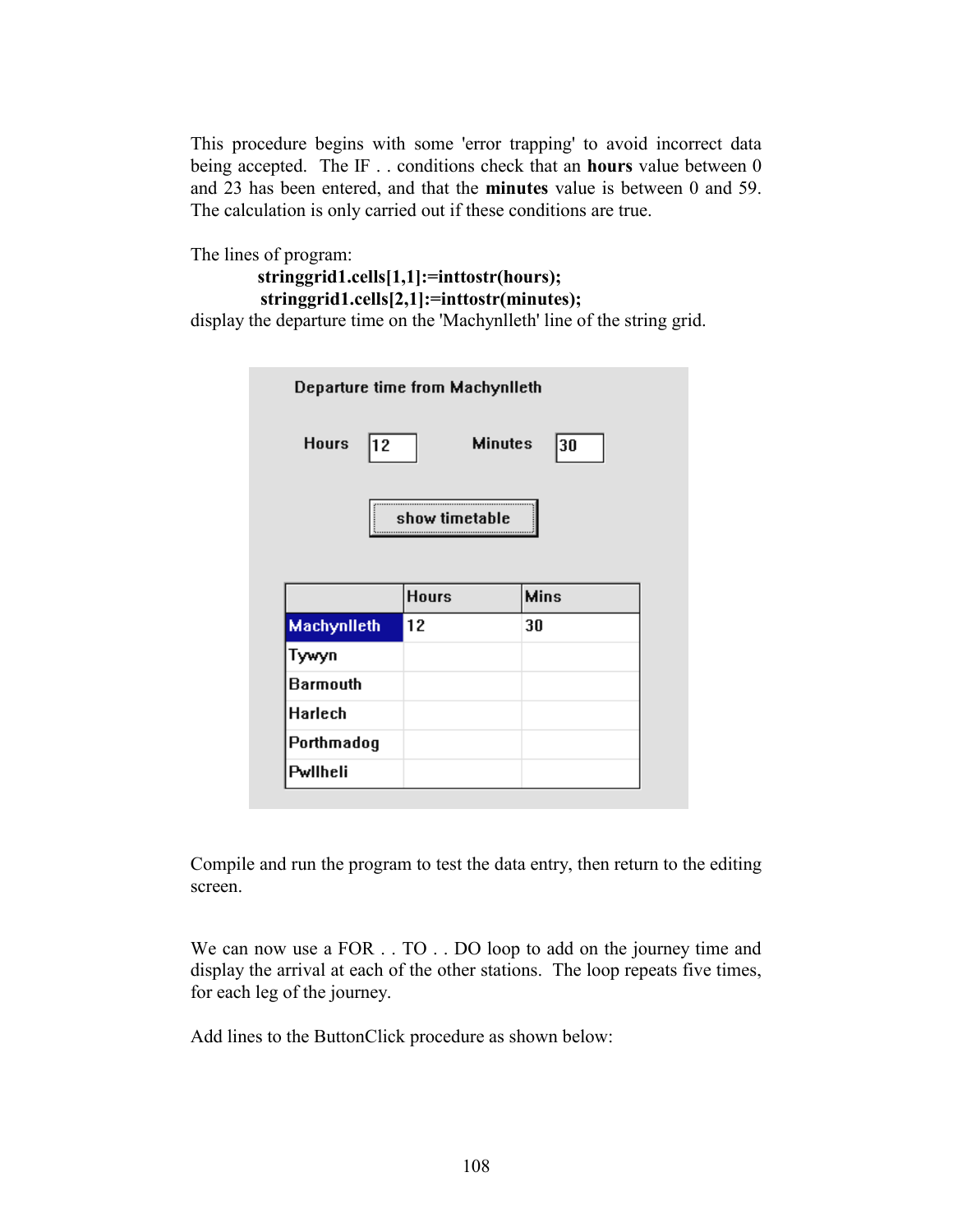```
procedure TForm1.Button1Click(Sender: TObject);
var
   hours,minutes,i:integer;
begin
   hours:=starthours;
   minutes:=startminutes;
   if (hours>=0) and (hours<=23) then
     if (minutes>=0) and (minutes<=59) then
     begin
      stringgrid1.cells[1,1]:=inttostr(hours);
      stringgrid1.cells[2,1]:=inttostr(minutes);
       for i:=1 to 5 do
                                                        ADD<sup>-</sup>
                                                        THIS
       begin
         minutes:=minutes+journey[i];
         if minutes>59 then
         begin
           minutes:=minutes-60;
           hours:=hours+1;
         end;
         stringgrid1.cells[1,1+i]:=inttostr(hours);
         stringgrid1.cells[2,1+i]:=inttostr(minutes);
       end;
     end;
end;
```
The line:

**minutes:=minutes + journey[i];**

adds the journey time to the next station.

If the number of minutes becomes greater than 59, we need to move to the next hour. This is done by the lines:

```
 if minutes>59 then
 begin
  minutes:=minutes-60;
  hours:=hours+1;
 end;
```
Finally we display the new hours and minutes values on the next row of the string grid. The loop counter variable  $\boldsymbol{i}$  is used to give the correct row number where the data will be printed:

```
 stringgrid1.cells[1,1+i]:= inttostr(hours);
 stringgrid1.cells[2,1+i]:= inttostr(minutes);
                          - row number, which increases
                            each time around the loop
```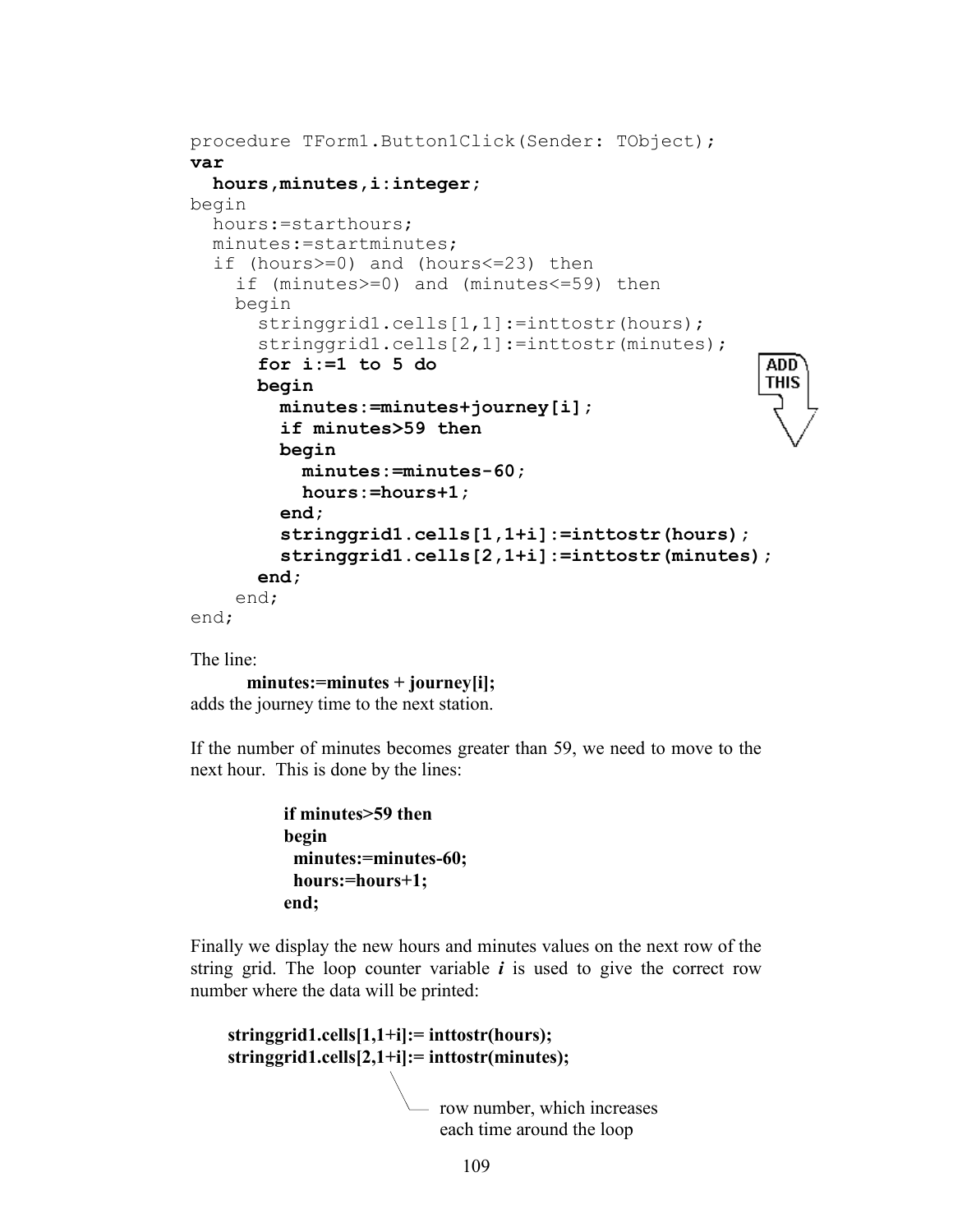Compile and try out the program.

In most cases the timetable is correct, but a problem occurs for trains completing their journeys after midnight, as in the example below. The maximum hour value allowed is 23, after which the hour should return to 0. An addition to the ButtonClick procedure is needed to correct this problem:

| Departure time from Machynlleth             |              |             |  |  |  |
|---------------------------------------------|--------------|-------------|--|--|--|
| <b>Hours</b><br><b>Minutes</b><br>23<br> 15 |              |             |  |  |  |
| show timetable                              |              |             |  |  |  |
|                                             |              |             |  |  |  |
|                                             | <b>Hours</b> | <b>Mins</b> |  |  |  |
|                                             | 23           | 15          |  |  |  |
| <b>Machynlleth</b><br>Tywyn                 | 23           | 41          |  |  |  |
|                                             | 24           | 8           |  |  |  |
| <b>Barmouth</b><br><b>Harlech</b>           | 24           | 30          |  |  |  |
| Porthmadog                                  | 24           | 49          |  |  |  |

Insert another IF . . condition after the section which dealt with minutes:

```
 . . . . . . .
 if minutes>59 then
 begin
   minutes:=minutes-60;
   hours:=hours+1;
 end;
 if hours>23 then
   hours:=0;
stringgrid1.cells[1,1+i]:=inttostr(hours);
       . . . . . . .
```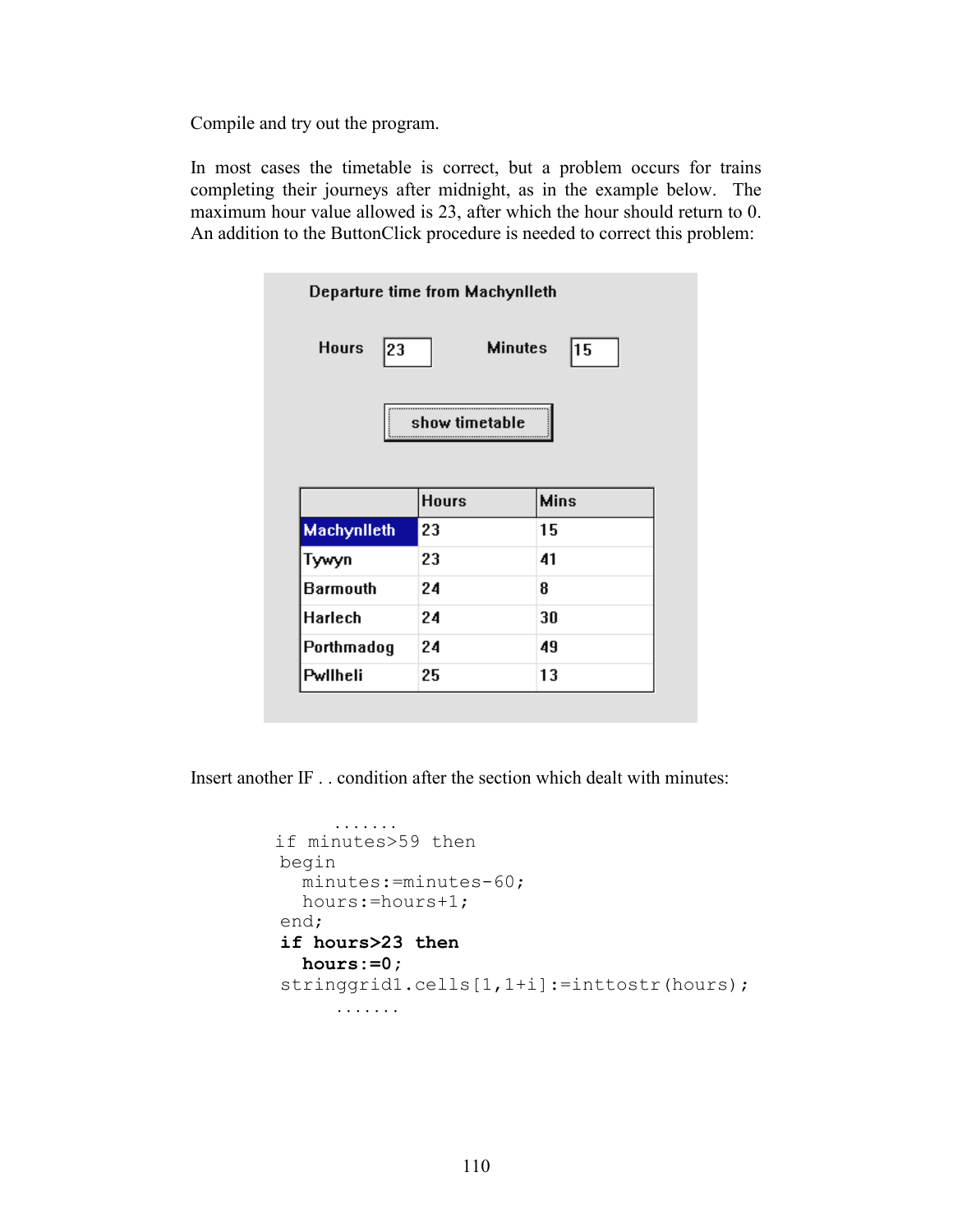|                    | <b>Hours</b> | <b>Mins</b> |  |
|--------------------|--------------|-------------|--|
| <b>Machynlleth</b> | 23           | 15          |  |
| Tywyn              | 23           | 41          |  |
| <b>Barmouth</b>    | Λ            | 8           |  |
| <b>Harlech</b>     | Λ            | 30          |  |
| Porthmadog         | 0            | 49          |  |
| Pwllheli           |              | 13          |  |

Compile, run and test the completed program. This should now show all times correctly:

Before finishing the chapter we have one more task to complete...



# An *improved* lottery number program

You may remember a problem with the lottery

program we produced earlier: the same number might be selected more than once. We can now solve this, and also improve the screen display for the program.

Reload the project saved in the LOTTERY sub-directory. First we will change the screen display so that the lottery numbers are shown as a row of numbered balls:

Go to the **Form1** screen and double-click the '**Choose numbers**' button to bring up the event handler procedure. Delete the lines beginning '**panel1.**' and '**memo1.**'. Add the lines shown below:

```
procedure TForm1.Button1Click(Sender: TObject);
var
   i,n:integer;
begin
   randomize;
   canvas.font.name:='Times New Roman';
   canvas.font.size:=18;
   for i:=1 to 6 do
   begin
    n:=random(49)+1;
     canvas.ellipse(100+i*80,200,150+i*80,250);
```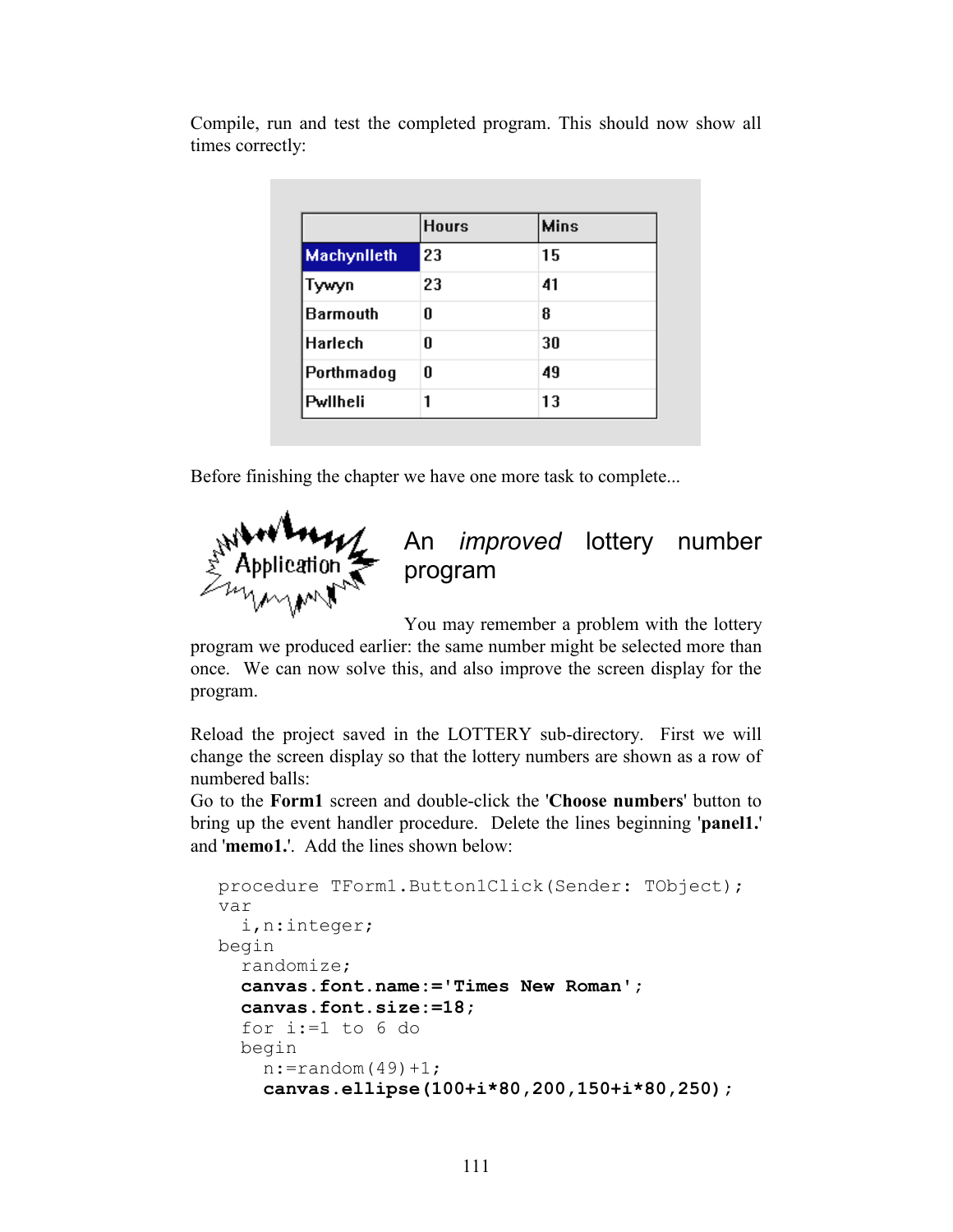```
 canvas.textout(114+i*80,210,inttostr(n));
   end;
end;
```
The lines:

```
canvas.font.name:='Times New Roman';
canvas.font.size:=18;
```

```
set the type face to Times New Roman, 18 point size. The line:
       canvas.ellipse(100+i*80,200,150+i*80,250);
```
draws a circle with a background colour white. The position of the circle depends on the loop counter *i*. Each circle is 80 screen units further to the right. The line:

```
canvas.textout(114+i*80,210,inttostr(n));
```
converts the lottery number *n* into a *text string*, then displays it in the circle.

Return to the **Form1** grid. Click on the *panel* containing the *string list* and *label*, then press the DELETE key to remove these components which are no longer needed.

Compile and run the program. Check that the number display works, but notice that there is still the problem of the same number occuring more than once. Return to the Delphi editing screen.



To avoid duplication of numbers, the stategy we can follow is:

- Record each number in an array
- Before accepting a new number, check that it isn't already in the array - if so, choose again!

The flow chart for the number selection is quite complicated: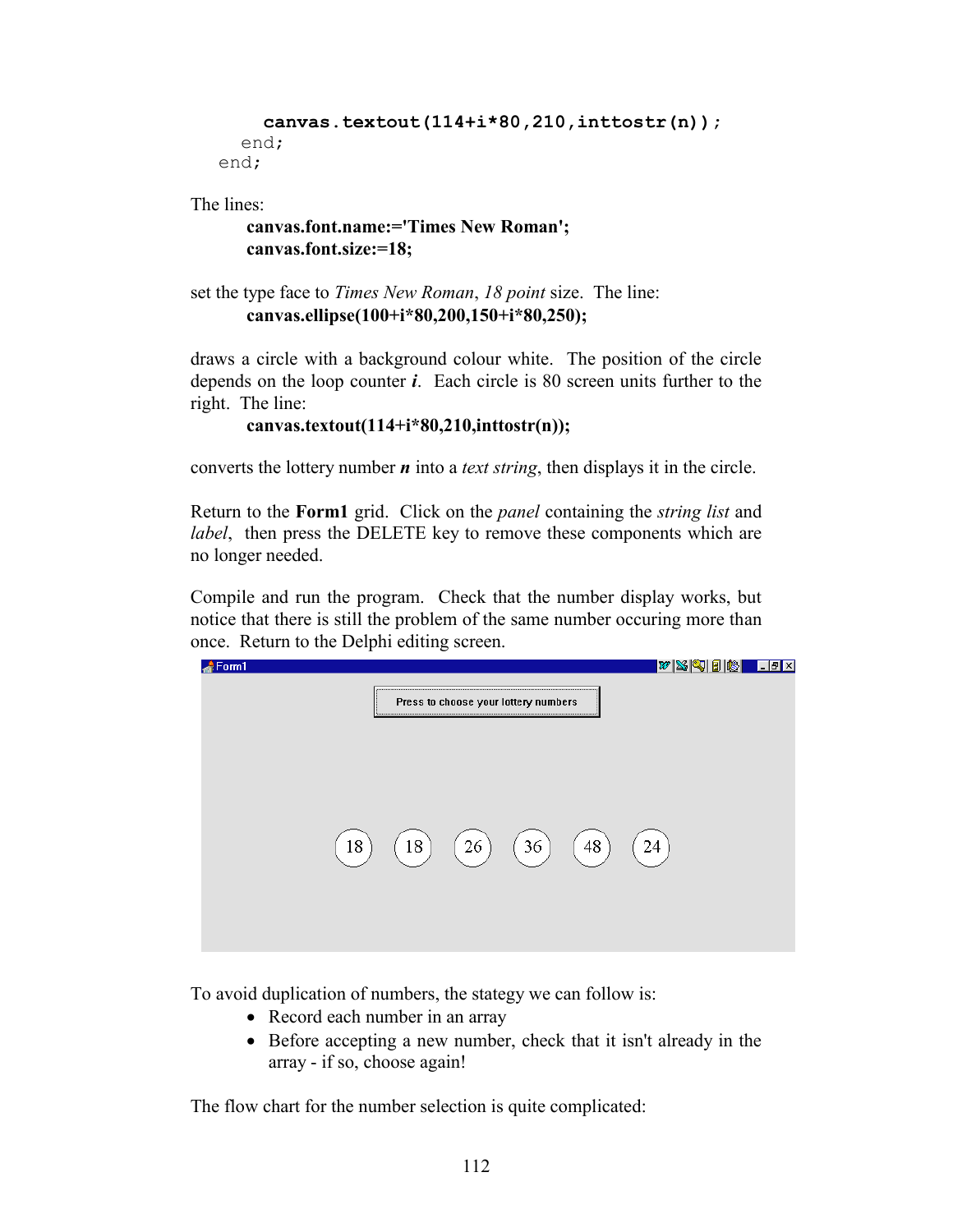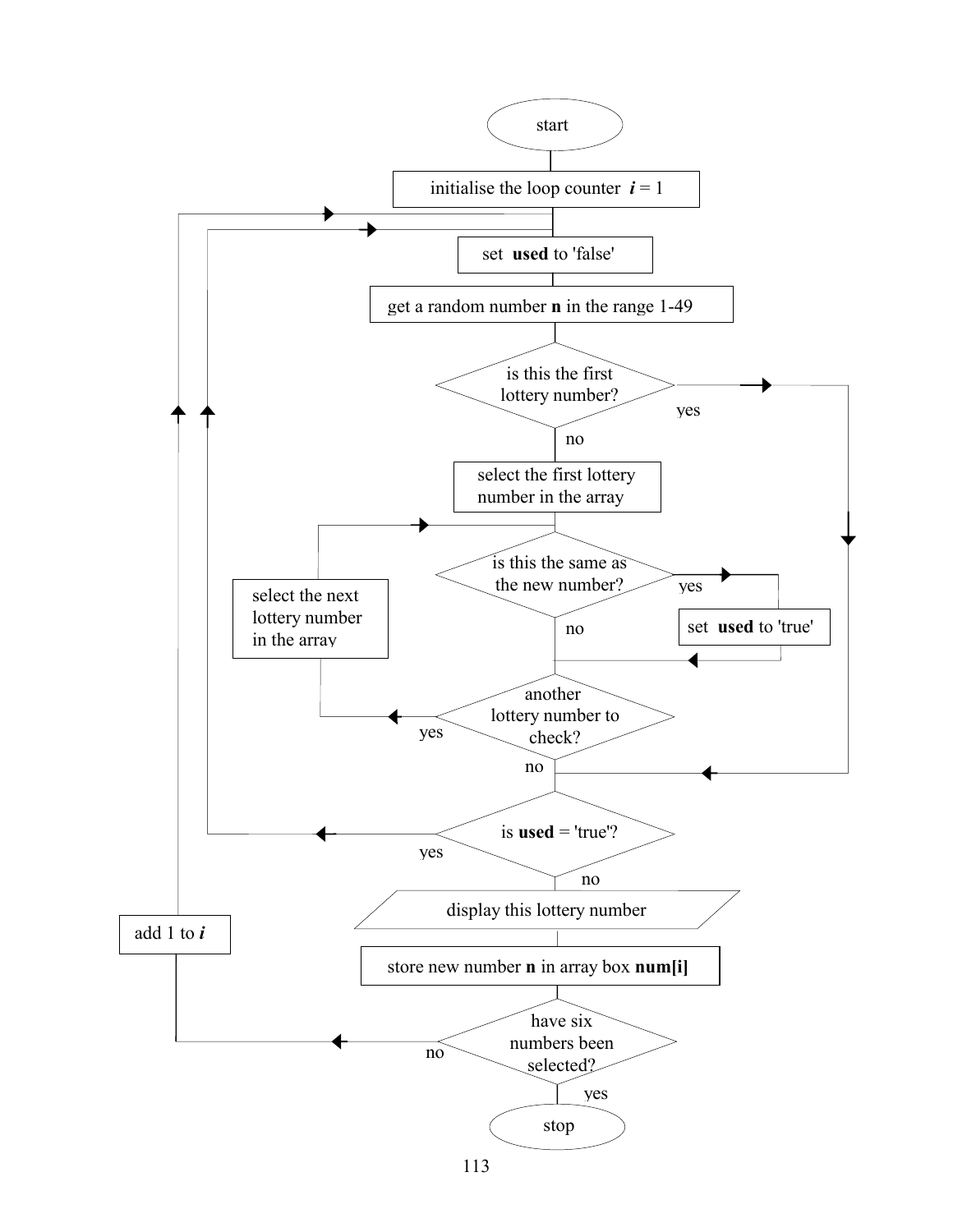The selection of numbers involves several loops. We can make use of a Boolean variable '**used**' to check whether each new number has already been used:

```
 used = true means 'the number has already been used - choose again'
 used = false means 'this is the first time the number has been chosen'
```
When we select the first lottery number there is no need for a check to be made. We just store the number in the array box NUM[1].

For the <u>second</u> lottery number, we must check if it is the same as NUM[1], and go back to choose a different number if necessary. Once a different number is selected, this will be stored as NUM[2].

For the third number, we must check that it is different to both NUM[1] and NUM[2].... and so on until all six lottery numbers have been chosen. In this way, they will all be different. Try to follow how this works on the flowchart. Go to the Button click procedure and add the lines:

```
procedure TForm1.Button1Click(Sender: TObject);
var
   i,j,n:integer;
  num:array[1..6] of integer;
   used:boolean;
begin
   randomize;
   canvas.font.name:='Times New Roman';
   canvas.font.size:=18;
   for i:=1 to 6 do
   begin
     repeat
       used:=false;
      n:=random(49)+1; if i>1 then
       begin
         for j:=1 to i-1 do
         begin
            if num[j]=n then
              used:=true;
         end;
       end;
     until used=false;
     num[i]:=n;
     canvas.ellipse(100+i*80,200,150+i*80,250);
    canvas.textout(114+i*80,210,inttostr(n));
   end;
end;
```